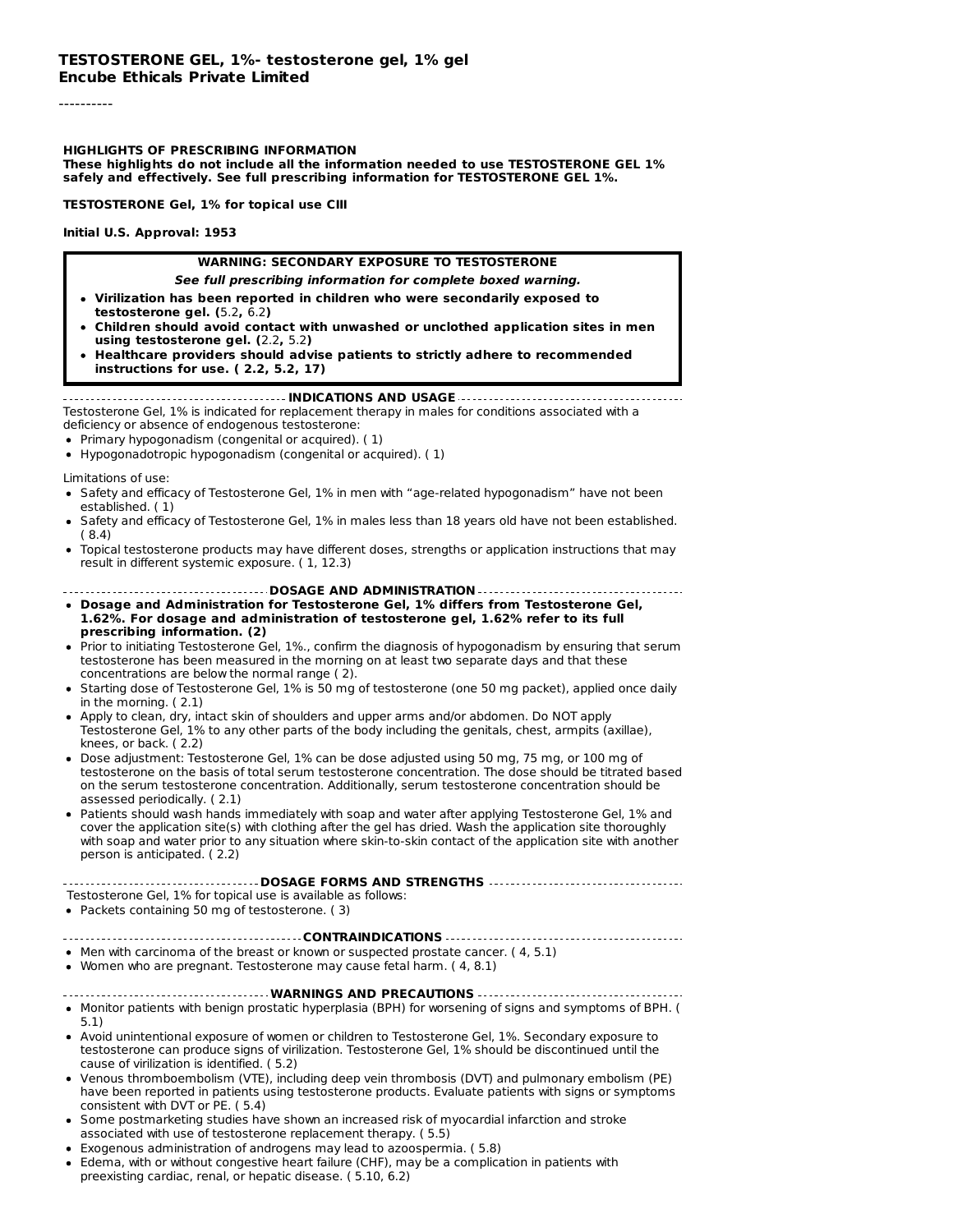- Sleep apnea may occur in those with risk factors. ( 5.12)
- Monitor serum testosterone, prostate specific antigen (PSA), hemoglobin, hematocrit, liver function tests, and lipid concentrations periodically. ( 5.1, 5.3, 5.9, 5.13)
- Testosterone Gel, 1% is flammable until dry. ( 5.16)

**ADVERSE REACTIONS** Most common adverse reactions (incidence ≥ 5%) are acne, application site reaction, abnormal lab tests, and prostatic disorders. ( 6.1)

#### **To report SUSPECTED ADVERSE REACTIONS, contact Encube Ethicals Private Limited at 1- 833-285-4151 or FDA at 1-800-FDA-1088 or www.fda.gov/medwatch.**

- **DRUG INTERACTIONS** Androgens may decrease blood glucose and therefore may decrease insulin requirements in diabetic patients. ( 7.1)
- Changes in anticoagulant activity may be seen with androgens. More frequent monitoring of INR and prothrombin time is recommended. ( 7.2)
- Use of testosterone with adrenocorticotrophic hormone (ACTH) or corticosteroids may result in increased fluid retention. Use with caution, particularly in patients with cardiac, renal, or hepatic disease. ( 7.3)

#### **USE IN SPECIFIC POPULATIONS**

There are insufficient long-term safety data in geriatric patients using Testosterone Gel, 1% to assess the potential risks of cardiovascular disease and prostate cancer. ( 8.5)

**See 17 for PATIENT COUNSELING INFORMATION and Medication Guide.**

**Revised: 11/2021**

### **FULL PRESCRIBING INFORMATION: CONTENTS\* 1 INDICATIONS AND USAGE**

### **2 DOSAGE AND ADMINISTRATION**

- 2.1 Dosing and Dose Adjustment
- 2.2 Administration Instructions

### **3 DOSAGE FORMS AND STRENGTHS**

#### **4 CONTRAINDICATIONS**

### **5 WARNINGS AND PRECAUTIONS**

5.1 Worsening of Benign Prostatic Hyperplasia (BPH) and Potential Risk of Prostate Cancer

5.2 Potential for Secondary Exposure to Testosterone

5.3 Polycythemia

- 5.4 Venous Thromboembolism
- 5.5 Cardiovascular Risk
- 5.6 Abuse of Testosterone and Monitoring of Serum Testosterone Concentrations

#### 5.7 Use in Women

- 5.8 Potential for Adverse Effects on Spermatogenesis
- 5.9 Hepatic Adverse Effects
- 5.10 Edema
- 5.11 Gynecomastia
- 5.12 Sleep Apnea
- 5.13 Lipids
- 5.14 Hypercalcemia
- 5.15 Decreased Thyroxine-binding Globulin

# 5.16 Flammability

## **6 ADVERSE REACTIONS**

6.1 Clinical Trial Experience

## 6.2 Postmarketing Experience

### **7 DRUG INTERACTIONS**

- 7.1 Insulin
- 7.2 Oral Anticoagulants
- 7.3 Corticosteroids

### **8 USE IN SPECIFIC POPULATIONS**

- 8.1 Pregnancy
- 8.2 Lactation
- 8.3 Females and Males of Reproductive Potential
- 8.4 Pediatric Use
- 8.5 Geriatric Use
- 8.6 Renal Impairment
- 8.7 Hepatic Impairment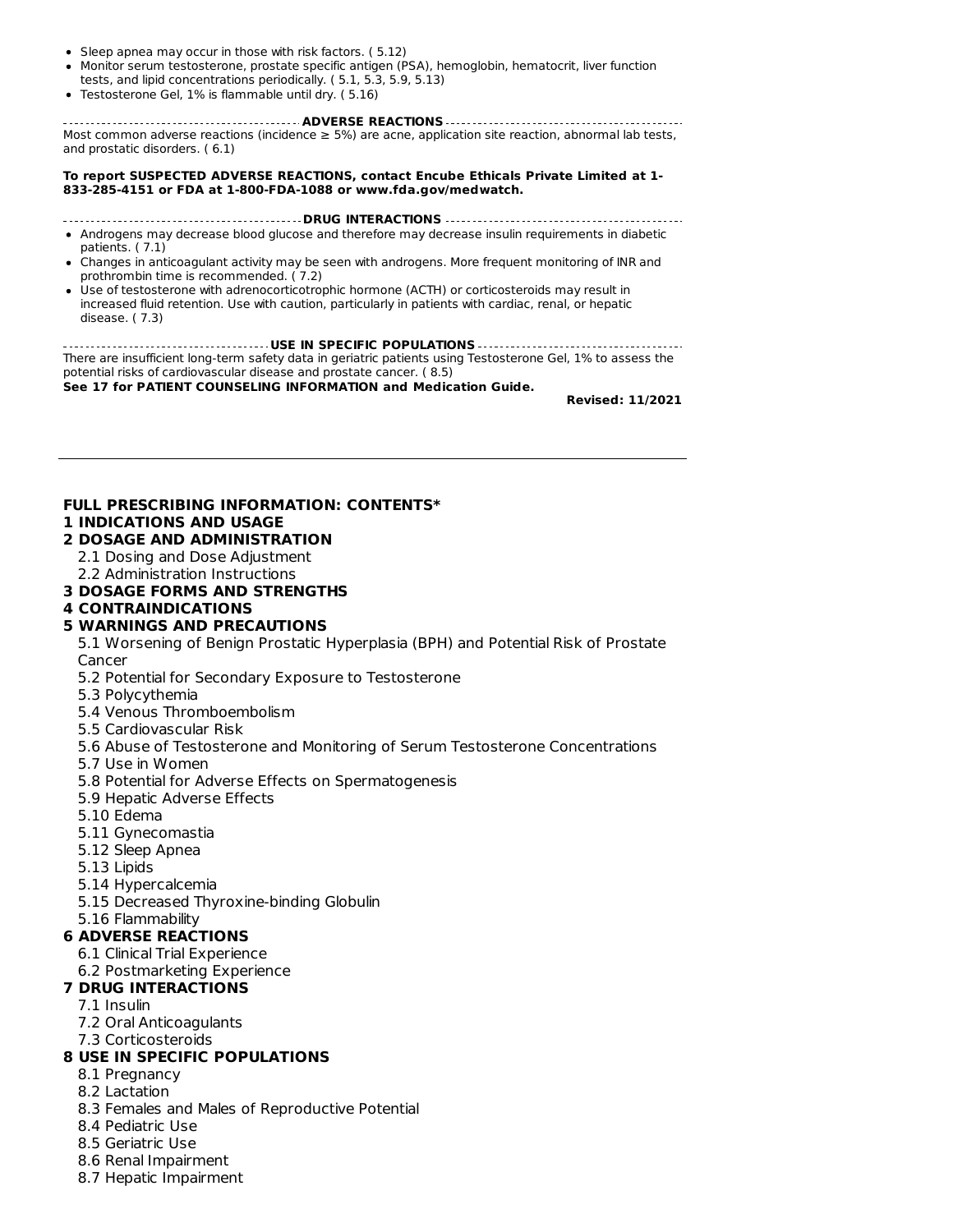### **9 DRUG ABUSE AND DEPENDENCE**

- 9.1 Controlled Substance
- 9.2 Abuse
- 9.3 Dependence
- **10 OVERDOSAGE**

### **11 DESCRIPTION**

### **12 CLINICAL PHARMACOLOGY**

- 12.1 Mechanism of Action
- 12.2 Pharmacodynamics
- 12.3 Pharmacokinetics

### **13 NONCLINICAL TOXICOLOGY**

13.1 Carcinogenesis, Mutagenesis, Impairment of Fertility

### **14 CLINICAL STUDIES**

- 14.1 Clinical Trials in Adult Hypogonadal Males
- 14.2 Phototoxicity in Humans

## **16 HOW SUPPLIED/STORAGE AND HANDLING**

### **17 PATIENT COUNSELING INFORMATION**

17.1 Use in Men with Known or Suspected Prostate or Breast Cancer

17.2 Potential for Secondary Exposure to Testosterone and Steps to Prevent Secondary Exposure

17.3 Potential Adverse Reactions with Androgens

17.4 Patients Should Be Advised of the Following Instructions for Use

\* Sections or subsections omitted from the full prescribing information are not listed.

### **FULL PRESCRIBING INFORMATION**

### **WARNING: SECONDARY EXPOSURE TO TESTOSTERONE**

- **Virilization has been reported in children who were secondarily exposed to testosterone gel [see Warnings and Precautions (5.2) and Adverse Reactions ( 6.2)] .**
- **Children should avoid contact with unwashed or unclothed application sites in men using testosterone gel [see Dosage and Administration (2.2) and Warnings and Precautions (5.2)] .**
- **Healthcare providers should advise patients to strictly adhere to recommended instructions for use [see Dosage and Administration ( 2.2), Warnings and Precautions ( 5.2) and Patient Counseling Information ( 17)] .**

### **1 INDICATIONS AND USAGE**

Testosterone Gel, 1% is indicated for replacement therapy in adult males for conditions associated with a deficiency or absence of endogenous testosterone:

- Primary hypogonadism (congenital or acquired): testicular failure due to conditions such as cryptorchidism, bilateral torsion, orchitis, vanishing testis syndrome, orchiectomy, Klinefelter's syndrome, chemotherapy, or toxic damage from alcohol or heavy metals. These men usually have low serum testosterone concentrations and gonadotropins (follicle-stimulating hormone [FSH], luteinizing hormone [LH]) above the normal range.
- Hypogonadotropic hypogonadism (congenital or acquired): gonadotropin or luteinizing hormone-releasing hormone (LHRH) deficiency or pituitary-hypothalamic injury from tumors, trauma, or radiation. These men have low testosterone serum concentrations, but have gonadotropins in the normal or low range.

Limitations of use:

- Safety and efficacy of Testosterone Gel, 1% in men with "age-related hypogonadism" (also referred to as "late-onset hypogonadism") have not been established.
- Safety and efficacy of Testosterone Gel, 1% in males less than 18 years old have not been established [ see Use in Specific Populations ( 8.4) ].
- Topical testosterone products may have different doses, strengths or application instructions that may result in different systemic exposure ( 1, 12.3).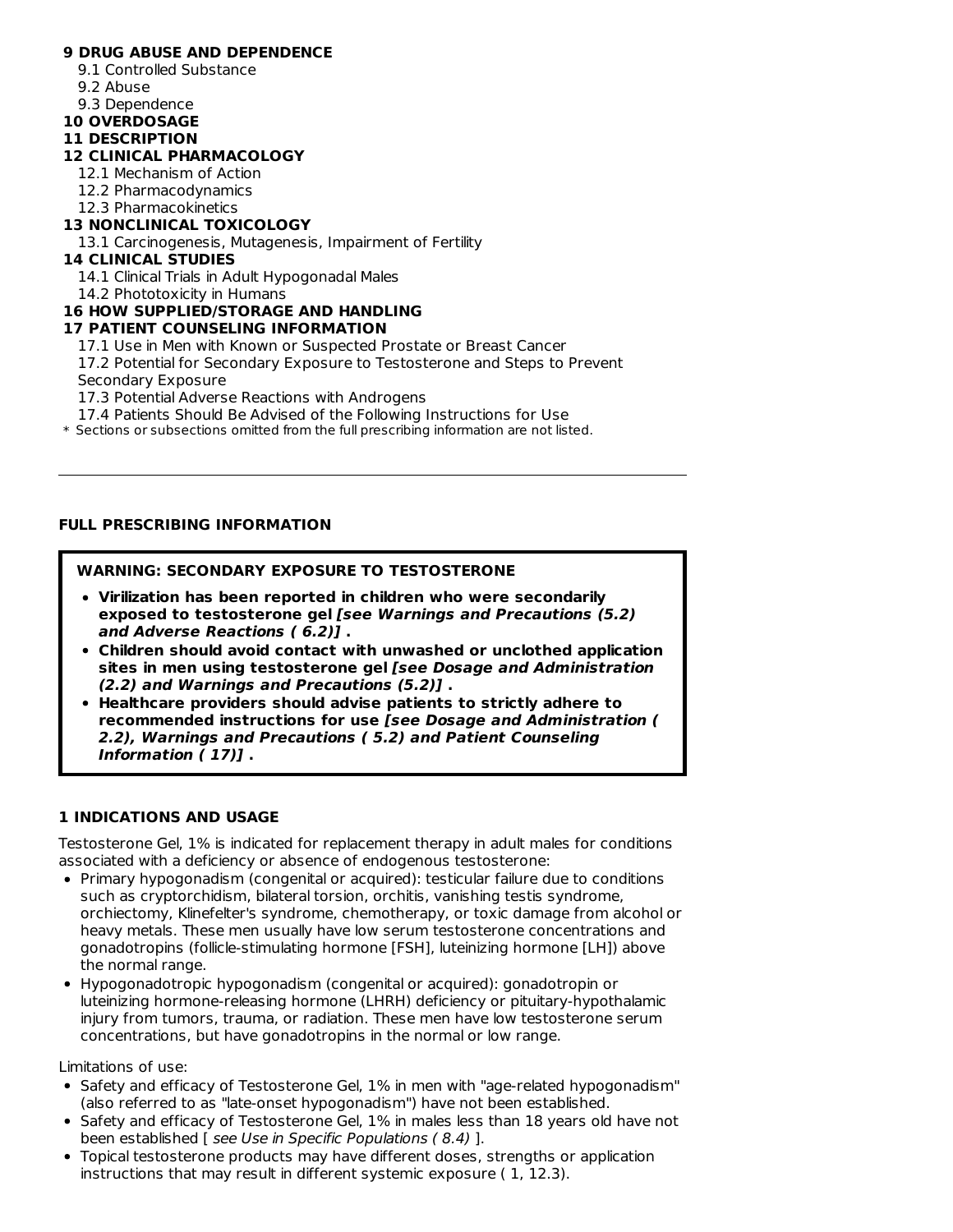### **2 DOSAGE AND ADMINISTRATION**

### **Dosage and Administration for Testosterone Gel, 1% differs from Testosterone Gel, 1.62%. For dosage and administration of testosterone gel, 1.62% refer to its full prescribing information. (2)**

Prior to initiating Testosterone Gel, 1%, confirm the diagnosis of hypogonadism by ensuring that serum testosterone concentrations have been measured in the morning on at least two separate days and that these serum testosterone concentrations are below the normal range.

### **2.1 Dosing and Dose Adjustment**

The recommended starting dose of Testosterone Gel, 1% is 50 mg of testosterone (one 50 mg packet), applied topically once daily in the morning to the shoulders and upper arms and/or abdomen area (preferably at the same time every day).

### Dose Adjustment

To ensure proper dosing, serum testosterone concentrations should be measured at intervals. If the serum testosterone concentration is below the normal range, the daily Testosterone Gel, 1% dose may be increased from 50 mg to 75 mg and from 75 mg to 100 mg for adult males as instructed by the physician. If the serum testosterone concentration exceeds the normal range, the daily Testosterone Gel, 1% dose may be decreased. If the serum testosterone concentration consistently exceeds the normal range at a daily dose of 50 mg, Testosterone Gel, 1% therapy should be discontinued. In addition, serum testosterone concentrations should be assessed periodically.

The application site and dose of Testosterone Gel, 1% are not interchangeable with other topical testosterone products.

### **2.2 Administration Instructions**

Testosterone Gel, 1% should be applied to clean, dry, healthy, intact skin of the right and left upper arms/shoulders and/or right and left abdomen. Area of application should be limited to the area that will be covered by the patient's short sleeve T-shirt. Do not apply Testosterone Gel, 1% to any other part of the body including the genitals, chest, armpits (axillae), knees, or back. Testosterone Gel, 1% should be evenly distributed between the right and left upper arms/shoulders or both sides of the abdomen.

**The prescribed daily dose of Testosterone Gel, 1% should be applied to the right and left upper arms/shoulders and/or right/left abdomen as shown in the shaded areas in the figure below.**



After applying the gel, the application site should be allowed to dry prior to dressing. Hands should be washed thoroughly with soap and water after application. Avoid fire, flames or smoking until the gel has dried since alcohol based products, including Testosterone Gel, 1%, are flammable.

The patient should be advised to avoid swimming or showering for at least 5 hours after the application of Testosterone Gel, 1%.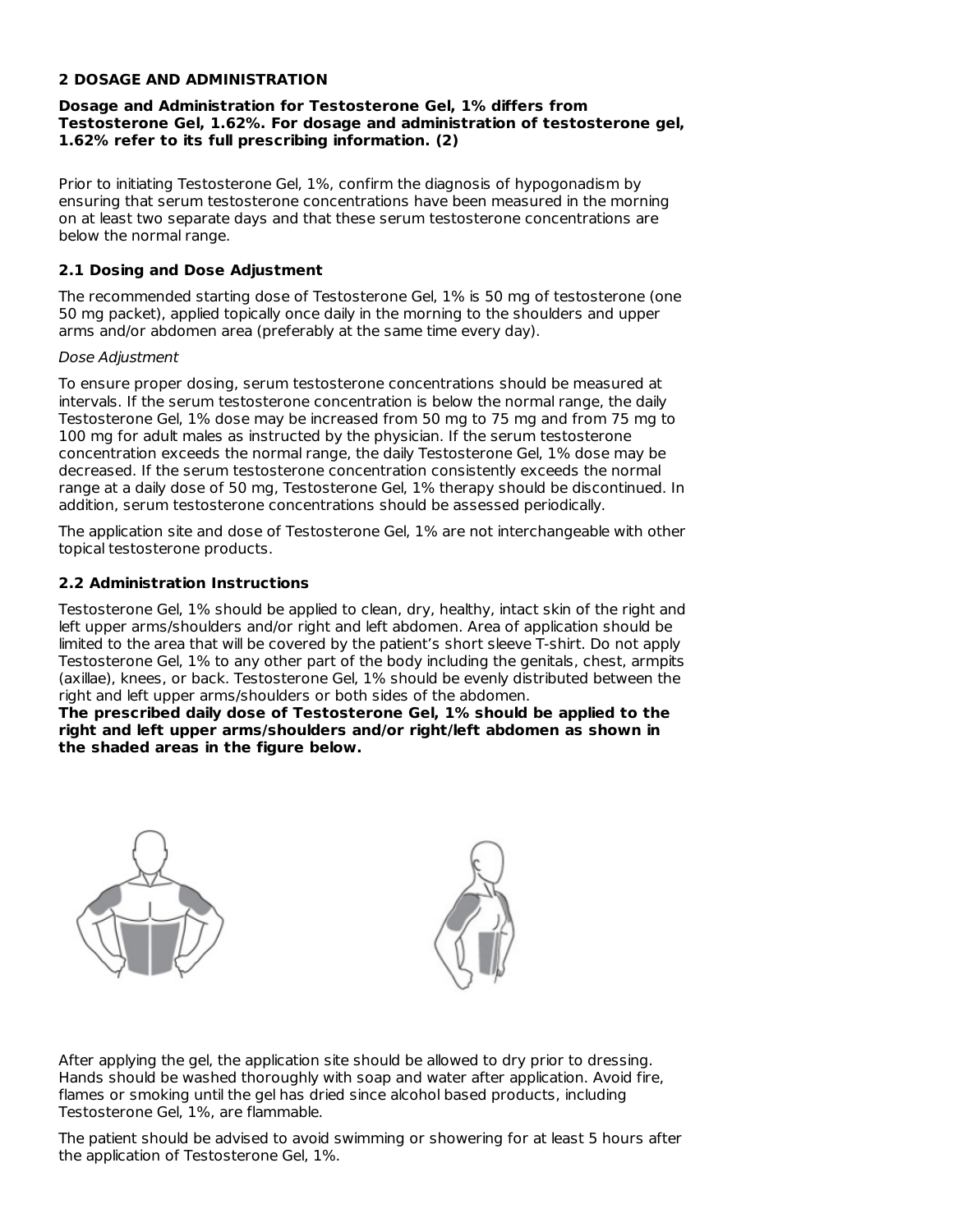### Packets

The entire contents should be squeezed into the palm of the hand and immediately applied to the application sites. Alternately, patients may squeeze a portion of the gel from the packet into the palm of the hand and apply to application sites. Repeat until entire contents have been applied.

#### **Strict adherence to the following precautions is advised in order to minimize the potential for secondary exposure to testosterone from Testosterone Gel, 1%-treated skin:**

- Children and women should avoid contact with unwashed or unclothed application site(s) of men using Testosterone Gel, 1%.
- Patients should wash hands with soap and water immediately after application of Testosterone Gel, 1%.
- Patients should cover the application site(s) with clothing (e.g., a T-shirt) after the gel has dried.
- Prior to situation in which direct skin-to-skin contact is anticipated, patients should wash the application site thoroughly with soap and water to remove any testosterone residue.
- In the event that unwashed or unclothed skin to which Testosterone Gel, 1% has been applied comes in direct contact with the skin of another person, the general area of contact on the other person should be washed with soap and water as soon as possible.

## **3 DOSAGE FORMS AND STRENGTHS**

Testosterone Gel, 1% for topical use is available as follows:

A unit dose packet containing 50 mg of testosterone provided in 5 g of gel.

## **4 CONTRAINDICATIONS**

.

- Testosterone Gel, 1% is contraindicated in men with carcinoma of the breast or known or suspected carcinoma of the prostate [see Warnings and Precautions (5.1), Adverse Reactions (6.1), and Nonclinical Toxicology (13.1)].
- Testosterone Gel, 1% is contraindicated in women who are pregnant. Testosterone Gel, 1% can cause virilization of the female fetus when administered to a pregnant woman. Pregnant women need to be aware of the potential for transfer of testosterone from men treated with Testosterone Gel, 1%. If a pregnant woman is exposed to Testosterone Gel, 1%, she should be apprised of the potential hazard to the fetus [see Warnings and Precautions ( 5.2) and Use in Specific Populations ( 8.1)]

### **5 WARNINGS AND PRECAUTIONS**

### **5.1 Worsening of Benign Prostatic Hyperplasia (BPH) and Potential Risk of Prostate Cancer**

- Patients with BPH treated with androgens are at an increased risk for worsening of signs and symptoms of BPH. Monitor patients with BPH for worsening signs and symptoms.
- Patients treated with androgens may be at increased risk for prostate cancer. Evaluate patients for prostate cancer prior to initiating and during treatment with androgens [see Contraindications (4), Adverse Reactions (6.1) and Nonclinical Toxicology (13.1)].

### **5.2 Potential for Secondary Exposure to Testosterone**

Cases of secondary exposure resulting in virilization of children have been reported in postmarketing surveillance. Signs and symptoms have included enlargement of the penis or clitoris, development of pubic hair, increased erections and libido, aggressive behavior, and advanced bone age. In most cases, these signs and symptoms regressed with removal of the exposure to testosterone gel. In a few cases, however, enlarged genitalia did not fully return to age-appropriate normal size, and bone age remained modestly greater than chronological age. The risk of transfer was increased in some of these cases by not adhering to precautions for the appropriate use of the topical testosterone product. Children and women should avoid contact with unwashed or unclothed application sites in men using Testosterone Gel, 1% [see Dosage and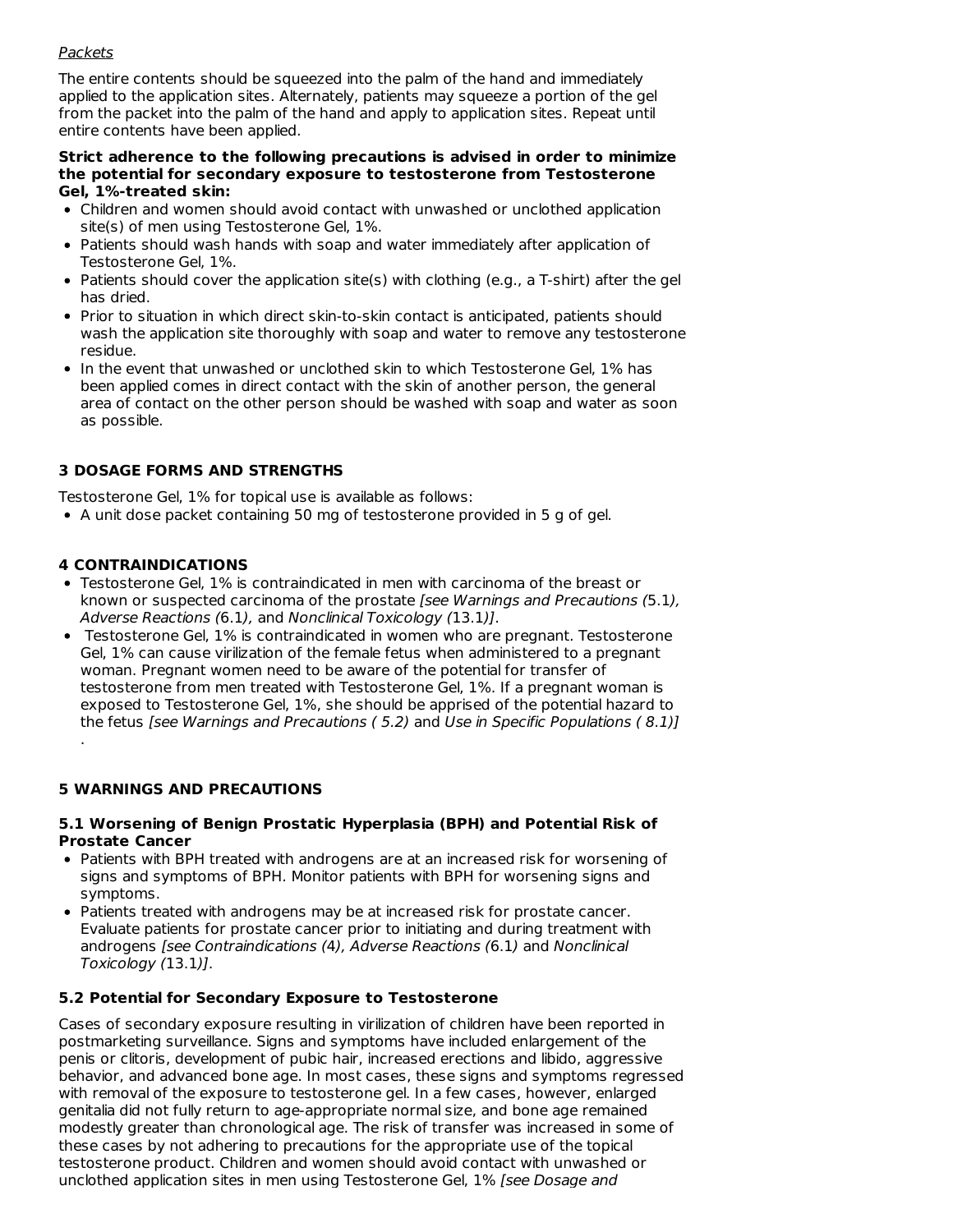unclothed application sites in men using Testosterone Gel, 1% [see Dosage and Administration ( 2.2), Use in Specific Populations ( 8.1) and Clinical Pharmacology ( 12.3)].

Inappropriate changes in genital size or development of pubic hair or libido in children, or changes in body hair distribution, significant increase in acne, or other signs of virilization in adult women should be brought to the attention of a physician and the possibility of secondary exposure to testosterone gel should also be brought to the attention of a physician. Testosterone gel should be promptly discontinued until the cause of virilization has been identified.

### **5.3 Polycythemia**

Increases in hematocrit, reflective of increases in red blood cell mass, may require lowering or discontinuation of testosterone. Check hematocrit prior to initiating treatment. It would also be appropriate to re-evaluate the hematocrit 3 to 6 months after starting treatment, and then annually. If hematocrit becomes elevated, stop therapy until hematocrit decreases to an acceptable concentration. An increase in red blood cell mass may increase the risk of thromboembolic events.

### **5.4 Venous Thromboembolism**

There have been postmarketing reports of venous thromboembolic events, including deep vein thrombosis (DVT) and pulmonary embolism (PE), in patients using testosterone products such as Testosterone Gel, 1%. Evaluate patients who report symptoms of pain, edema, warmth and erythema in the lower extremity for DVT and those who present with acute shortness of breath for PE. If a venous thromboembolic event is suspected, discontinue treatment with Testosterone Gel, 1% and initiate appropriate workup and management [see Adverse Reactions (6.2)].

### **5.5 Cardiovascular Risk**

Long term clinical safety trials have not been conducted to assess the cardiovascular outcomes of testosterone replacement therapy in men. To date, epidemiologic studies and randomized controlled trials have been inconclusive for determining the risk of major adverse cardiovascular events (MACE), such as non-fatal myocardial infarction, non-fatal stroke, and cardiovascular death, with the use of testosterone compared to non-use. Some studies, but not all, have reported an increased risk of MACE in association with use of testosterone replacement therapy in men.

Patients should be informed of this possible risk when deciding whether to use or to continue to use Testosterone Gel, 1%.

### **5.6 Abuse of Testosterone and Monitoring of Serum Testosterone Concentrations**

Testosterone has been subject to abuse, typically at doses higher than recommended for the approved indication and in combination with other anabolic androgenic steroids. Anabolic androgenic steroid abuse can lead to serious cardiovascular and psychiatric adverse reactions [see Drug Abuse and Dependence (9)] .

If testosterone abuse is suspected, check serum testosterone concentrations to ensure they are within therapeutic range. However, testosterone levels may be in the normal or subnormal range in men abusing synthetic testosterone derivatives. Counsel patients concerning the serious adverse reactions associated with abuse of testosterone and anabolic androgenic steroids. Conversely, consider the possibility of testosterone and anabolic androgenic steroid abuse in suspected patients who present with serious cardiovascular or psychiatric adverse events.

### **5.7 Use in Women**

Due to lack of controlled evaluations in women and potential virilizing effects, Testosterone Gel, 1% is not indicated for use in women [see Contraindications (4) andUse in Specific Populations (8.1, 8.2)].

### **5.8 Potential for Adverse Effects on Spermatogenesis**

With large doses of exogenous androgens, including Testosterone Gel, 1%, spermatogenesis may be suppressed through feedback inhibition of pituitary folliclestimulating hormone (FSH) which could possibly lead to adverse effects on semen parameters including sperm count.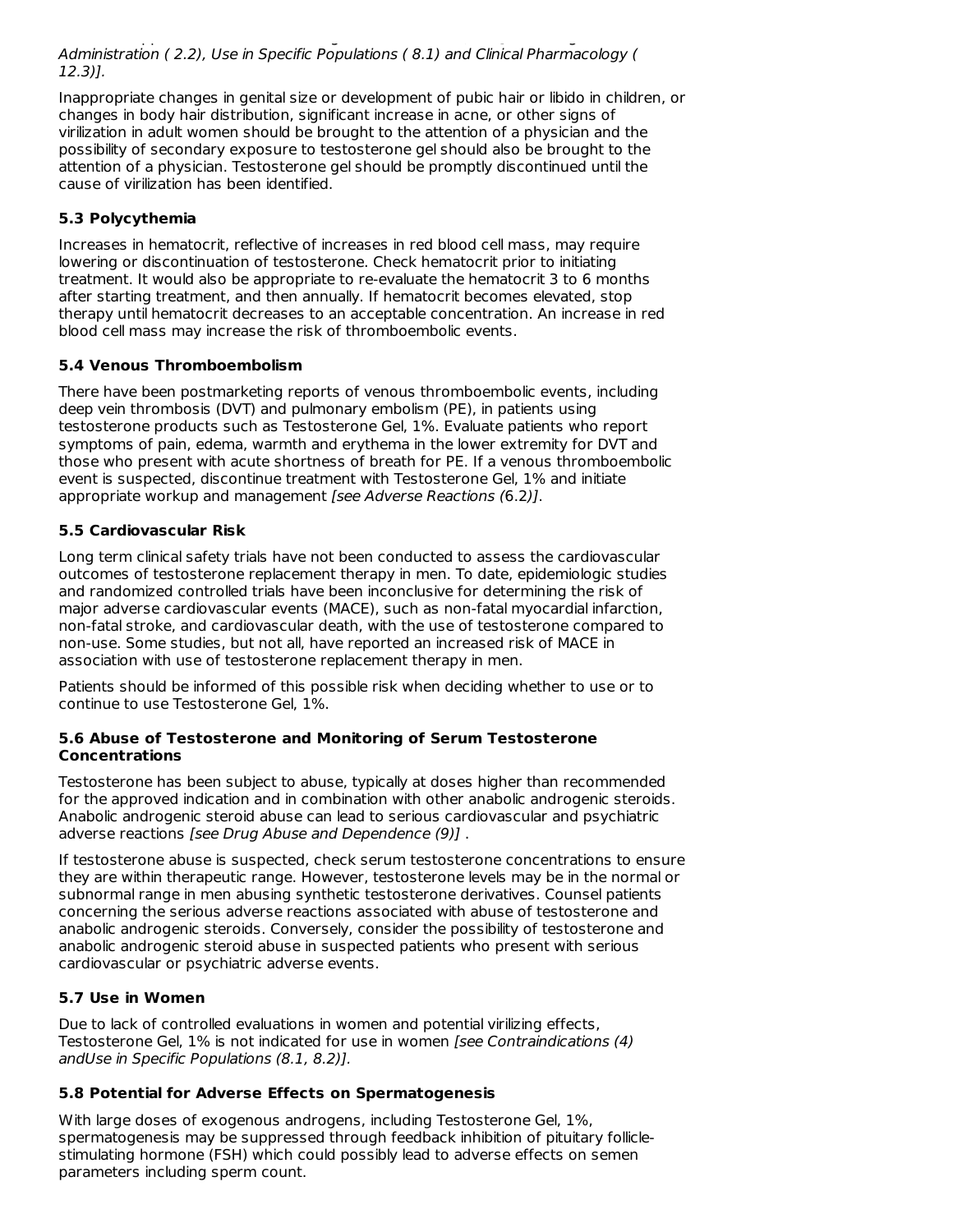### **5.9 Hepatic Adverse Effects**

Prolonged use of high doses of orally active 17-alpha-alkyl androgens (e.g., methyltestosterone) has been associated with serious hepatic adverse effects (peliosis hepatis, hepatic neoplasms, cholestatic hepatitis, and jaundice). Peliosis hepatis can be a life-threatening or fatal complication. Long-term therapy with intramuscular testosterone enanthate has produced multiple hepatic adenomas. Testosterone Gel, 1% is not known to cause these adverse effects.

### **5.10 Edema**

Androgens, including Testosterone Gel, 1%, may promote retention of sodium and water. Edema, with or without congestive heart failure, may be a serious complication in patients with preexisting cardiac, renal, or hepatic disease [see Adverse Reactions (6.2)].

### **5.11 Gynecomastia**

Gynecomastia may develop and persist in patients being treated with androgens, including Testosterone Gel, 1%, for hypogonadism.

### **5.12 Sleep Apnea**

The treatment of hypogonadal men with testosterone may potentiate sleep apnea in some patients, especially those with risk factors such as obesity or chronic lung diseases [see Adverse Reactions ( 6.2)].

### **5.13 Lipids**

Changes in serum lipid profile may require dose adjustment or discontinuation of testosterone therapy.

### **5.14 Hypercalcemia**

Androgens, including Testosterone Gel, 1%, should be used with caution in cancer patients at risk of hypercalcemia (and associated hypercalciuria). Regular monitoring of serum calcium concentrations is recommended in these patients.

### **5.15 Decreased Thyroxine-binding Globulin**

Androgens, including Testosterone Gel, 1%, may decrease concentrations of thyroxinbinding globulins, resulting in decreased total T4 serum concentrations and increased resin uptake of T3 and T4. Free thyroid hormone concentrations remain unchanged, however, and there is no clinical evidence of thyroid dysfunction.

### **5.16 Flammability**

**Alcohol based products, including Testosterone Gel, 1%, are flammable; therefore, patients should be advised to avoid fire, flame or smoking until the Testosterone Gel, 1% has dried.**

### **6 ADVERSE REACTIONS**

### **6.1 Clinical Trial Experience**

Because clinical trials are conducted under widely varying conditions, adverse reaction rates observed in the clinical trials of a drug cannot be directly compared to rates in the clinical trials of another drug and may not reflect the rates observed in practice.

### Clinical Trials in Hypogonadal Men

Table 1 shows the incidence of all adverse events judged by the investigator to be at least possibly related to treatment with Testosterone Gel, 1% and reported by >1% of patients in a 180 Day, Phase 3 study.

Table 1 : Adverse Events Possibly, Probably or Definitely Related to Use of Testosterone Gel, 1% in the 180-Day Controlled Clinical Trial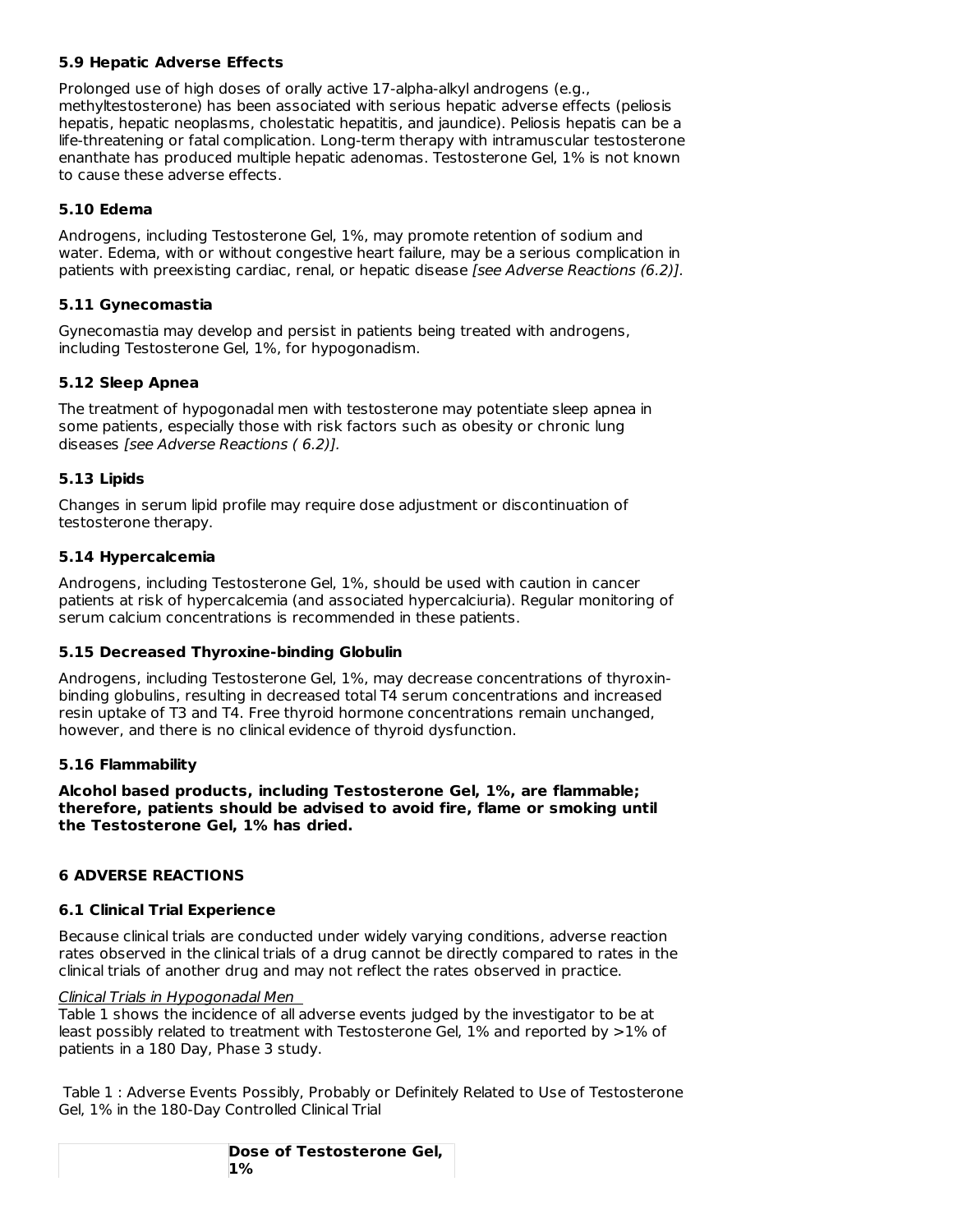| 50 mg    | 75 mg    | 100<br>mg |
|----------|----------|-----------|
| $N = 77$ | $N = 40$ | $N =$     |
|          |          | 78        |
| $1\%$    | 3%       | 8%        |
| 1%       | 0%       | 1%        |
| 5%       | 3%       | 4%        |
|          |          |           |
| 0%       | 3%       | 1%        |
| $1\%$    | 0%       | 1%        |
| 0%       | 3%       | 3%        |
| $1\%$    | 0%       | 3%        |
| 4%       | 3%       | 0%        |
| 3%       | 0%       | 3%        |
| 6%       | 5%       | 3%        |
| 0%       | 3%       | 1%        |
| 0%       | 3%       | 1%        |
| 1%       | 3%       | $1\%$     |
| 3%       | 3%       | 5%        |
| 3%       | 0%       | 0%        |
|          |          |           |

 $*$  Lab test abnormal occurred in nine patients with one or more of the following events reported: elevated hemoglobin or hematocrit, hyperlipidemia, elevated triglycerides, hypokalemia, decreased HDL, elevated glucose, elevated creatinine, elevated total bilirubin.

\*\* Prostate disorders included five patients with enlarged prostate, one with BPH, and one with elevated PSA results.

\*\*\* Testis disorders were reported in two patients: one with left varicocele and one with slight sensitivity of left testis.

Other less common adverse reactions, reported in fewer than 1% of patients included: amnesia,anxiety, discolored hair, dizziness, dry skin, hirsutism, hostility, impaired urination, paresthesia, penis disorder, peripheral edema, sweating, and vasodilation.

In this 180 day clinical trial, skin reactions at the site of application were reported with Testosterone Gel, 1%, but none was severe enough to require treatment or discontinuation of drug.

Six patients (4%) in this trial had adverse events that led to discontinuation of Testosterone Gel, 1%. These events included: cerebral hemorrhage, convulsion (neither of which were considered related to Testosterone Gel, 1% administration), depression, sadness, memory loss, elevated prostate specific antigen, and hypertension. No Testosterone Gel, 1% patient discontinued due to skin reactions.

In a separate uncontrolled pharmacokinetic study of 10 patients, two had adverse events associated with Testosterone Gel, 1%; these were asthenia and depression in one patient and increased libido and hyperkinesia in the other.

In a 3 year, flexible dose, extension study, the incidence of all adverse events judged by the investigator to be at least possibly related to treatment with Testosterone Gel, 1% and reported by  $> 1\%$  of patients is shown in Table 2.

Table 2 : Adverse Events Possibly, Probably or Definitely Related to Use of Testosterone Gel, 1% in the 3 Year, Flexible Dose, Extension Study

| <b>Adverse Event</b>      | <b>Percent of Subjects</b> |
|---------------------------|----------------------------|
|                           | $(N = 162)$                |
| Lab Test Abnormal+        | 9.3                        |
| Skin dry                  | 1.9                        |
| Application Site Reaction | 5.6                        |
| Acne                      | 3.1                        |
| Pruritus                  | 1.9                        |
| <b>Enlarged Prostate</b>  | 11.7                       |
| Carcinoma of Prostate     | 1.2                        |
| Urinary Symptoms*         | 3.7                        |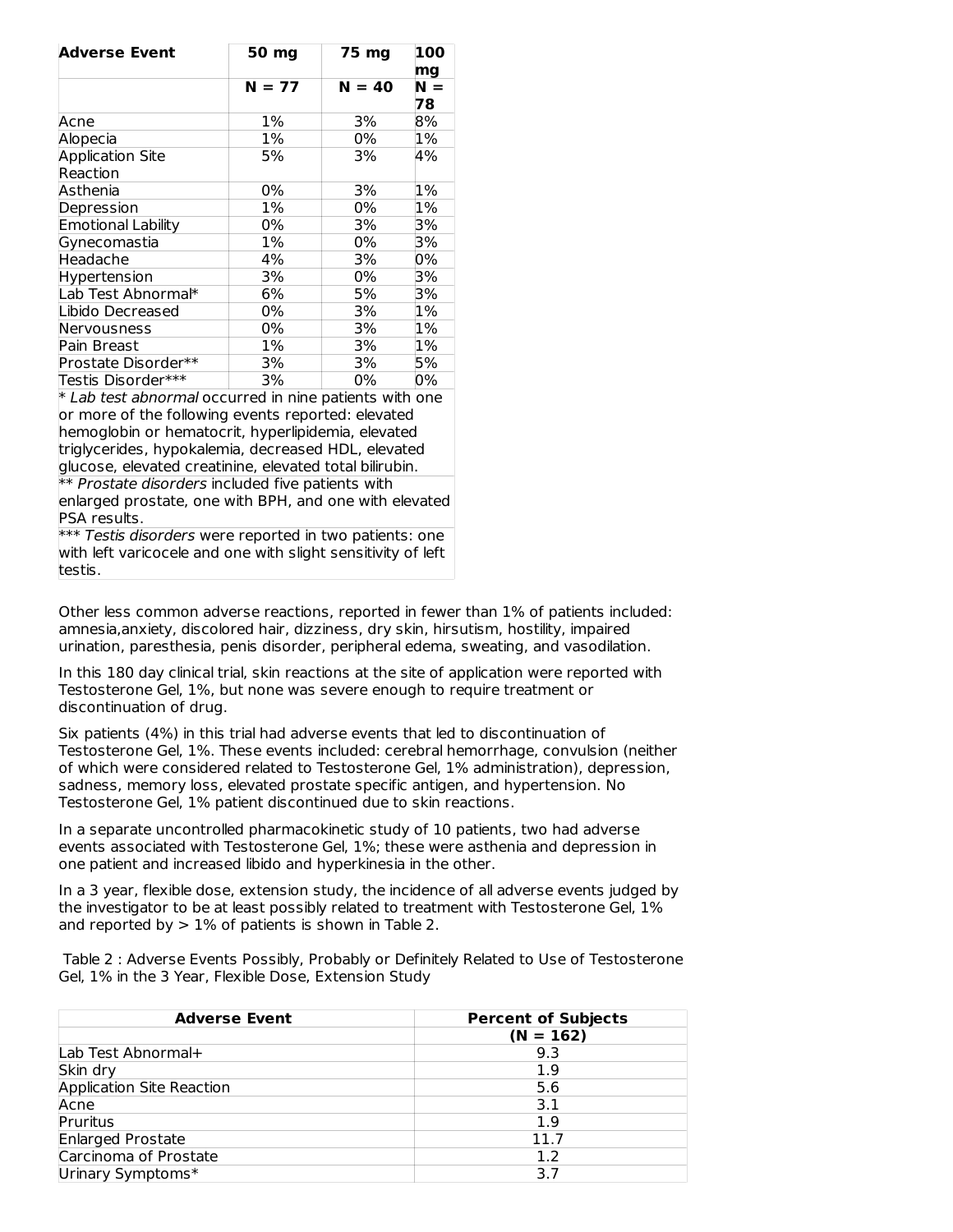| Testis Disorder** | ∸.J   |
|-------------------|-------|
| Gynecomastia      | ر . ے |
| Anemia            | ر . ے |

+ Lab test abnormal occurred in 15 patients with one or more of the following events reported: elevated AST, elevated ALT, elevated testosterone, elevated hemoglobin or hematocrit, elevated cholesterol, elevated cholesterol/LDL ratio, elevated triglycerides, elevated HDL, elevated serum creatinine.

\* Urinary symptoms included nocturia, urinary hesitancy, urinary incontinence, urinary retention, urinary urgency and weak urinary stream.

\*\* Testis disorders included three patients. There were two with a non-palpable testis and one with slight right testicular tenderness.

Two patients reported serious adverse events considered possibly related to treatment: deep vein thrombosis (DVT) and prostate disorder requiring a transurethral resection of the prostate (TURP).

Discontinuation for adverse events in this study included: two patients with application site reactions, one with kidney failure, and five with prostate disorders (including increase in serum PSA in 4 patients, and increase in PSA with prostate enlargement in a fifth patient).

### Increases in Serum PSA Observed in Clinical Trials of Hypogonadal Men

During the initial 6-month study, the mean change in PSA values had a statistically significant increase of 0.26 ng/mL. Serum PSA was measured every 6 months thereafter in the 162 hypogonadal men on Testosterone Gel, 1% in the 3-year extension study. There was no additional statistically significant increase observed in mean PSA from 6 months through 36 months. However, there were increases in serum PSA observed in approximately 18% of individual patients. The overall mean change from baseline in serum PSA values for the entire group from month 6 to 36 was 0.11 ng/mL.

Twenty-nine patients (18%) met the per-protocol criterion for increase in serum PSA, defined as >2X the baseline or any single serum PSA >6 ng/mL. Most of these (25/29) met this criterion by at least doubling of their PSA from baseline. In most cases where PSA at least doubled (22/25), the maximum serum PSA value was still <2 ng/mL. The first occurrence of a pre-specified, post-baseline increase in serum PSA was seen at or prior to Month 12 in most of the patients who met this criterion (23 of 29; 79%).

Four patients met this criterion by having a serum PSA >6 ng/mL and in these, maximum serum PSA values were 6.2 ng/mL, 6.6 ng/mL, 6.7 ng/mL, and 10.7 ng/mL. In two of these patients, prostate cancer was detected on biopsy. The first patient's PSA levels were 4.7 ng/mL and 6.2 ng/mL at baseline and at Month 6/Final, respectively. The second patient's PSA levels were 4.2 ng/mL, 5.2 ng/mL, 5.8 ng/mL, and 6.6 ng/mL at baseline, Month 6, Month 12, and Final, respectively.

### **6.2 Postmarketing Experience**

The following adverse reactions have been identified during post approval use of Testosterone Gel, 1%. Because the reactions are reported voluntarily from a population of uncertain size, it is not always possible to reliably estimate their frequency or establish a causal relationship to drug exposure (Table 3).

#### **Table 3: Adverse Drug Reactions from Postmarketing Experience of Testosterone Gel, 1% by MedDRA System Organ Class**

|                          | Blood and the lymphatic Elevated Hgb, Hct (polycythemia)    |
|--------------------------|-------------------------------------------------------------|
| system disorders:        |                                                             |
|                          | Cardiovascular disorders: Myocardial infarction, stroke     |
| Endocrine disorders:     | <b>Hirsutism</b>                                            |
| Gastrointestinal         | Nausea                                                      |
| disorders:               |                                                             |
| General disorders and    | Asthenia, edema, malaise                                    |
| administration site      |                                                             |
| reactions:               |                                                             |
| Genitourinary disorders: | Impaired urination                                          |
| Hepatobiliary disorders: | Abnormal liver function tests (e.g. transaminases, elevated |
|                          | GGTP, bilirubin)                                            |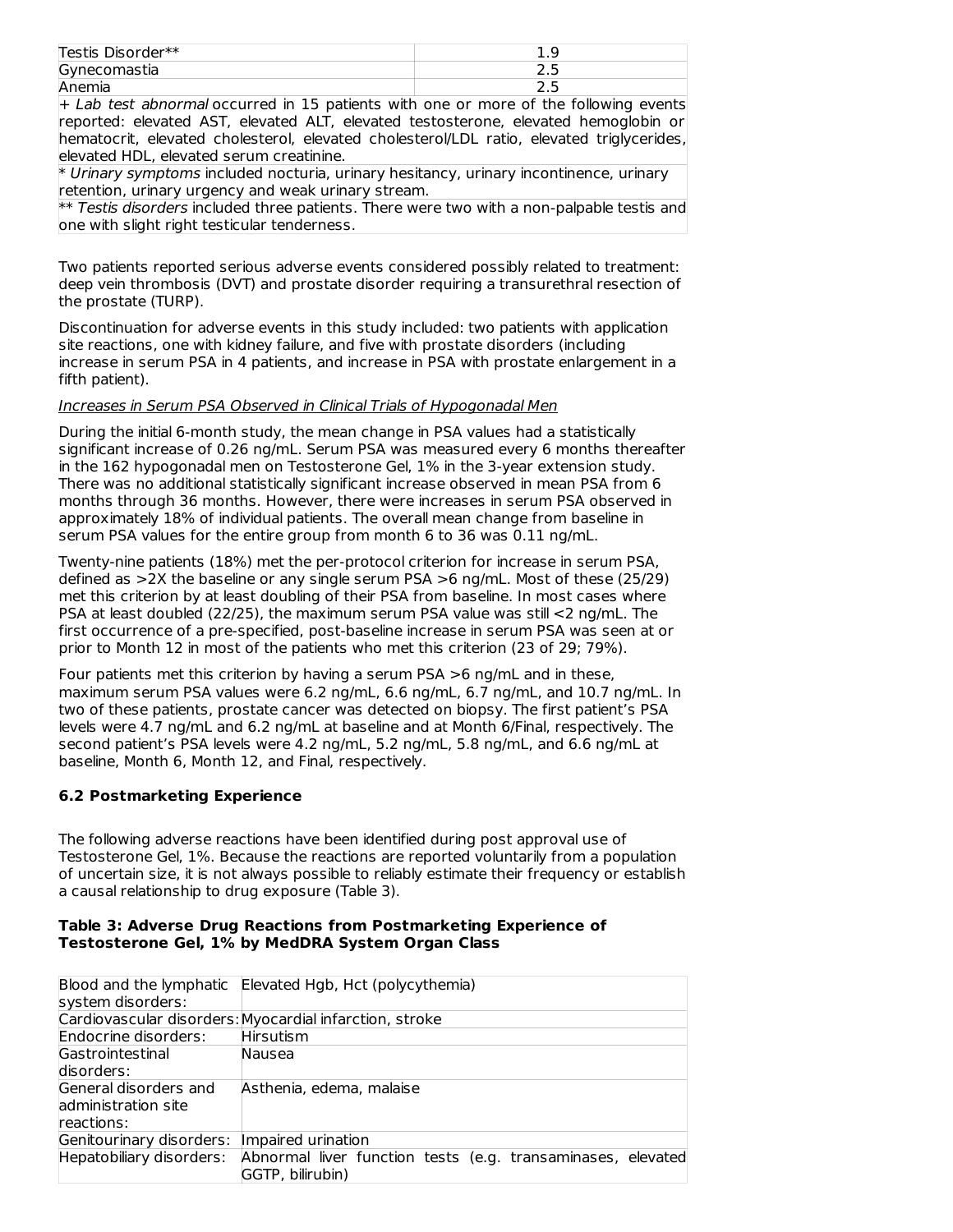| Investigations:                                                          | Elevated PSA, electrolyte changes (nitrogen, calcium,<br>potassium, phosphorus, sodium), changes in serum lipids<br>(hyperlipidemia, elevated triglycerides, decreased HDL),<br>impaired glucose tolerance, fluctuating testosterone<br>concentrations, weight increase |
|--------------------------------------------------------------------------|-------------------------------------------------------------------------------------------------------------------------------------------------------------------------------------------------------------------------------------------------------------------------|
| Neoplasms benign,<br>malignant and<br>unspecified (cysts and<br>polyps): | Prostate cancer                                                                                                                                                                                                                                                         |
| Nervous system:                                                          | Headache, dizziness, sleep apnea, insomnia                                                                                                                                                                                                                              |
| Psychiatric disorders:                                                   | Depression, emotional lability, decreased libido, nervousness,<br>hostility, amnesia, anxiety                                                                                                                                                                           |
| breast disorders:                                                        | Reproductive system and Gynecomastia, mastodynia, prostatic enlargement, testicular<br>atrophy, oligospermia, priapism (frequent or prolonged<br>lerections)                                                                                                            |
| Respiratory disorders:                                                   | Dyspnea                                                                                                                                                                                                                                                                 |
| Skin and subcutaneous<br>tissue disorders:                               | Acne, alopecia, application site reaction (pruritus, dry skin,<br>erythema, rash, discolored hair, paresthesia), sweating                                                                                                                                               |
| Nascular disorders:                                                      | Hypertension, vasodilation (hot flushes),<br>venous<br>thromboembolism                                                                                                                                                                                                  |

### Secondary Exposure to Testosterone in Children

Cases of secondary exposure to testosterone resulting in virilization of children have been reported in postmarket surveillance. Signs and symptoms of these reported cases have included enlargement of the clitoris (with surgical intervention) or the penis, development of pubic hair, increased erections and libido, aggressive behavior, and advanced bone age. In most cases with a reported outcome, these signs and symptoms were reported to have regressed with removal of the testosterone gel exposure. In a few cases, however, enlarged genitalia did not fully return to age appropriate normal size, and bone age remained modestly greater than chronological age. In some of the cases, direct contact with the sites of application on the skin of men using testosterone gel was reported. In at least one reported case, the reporter considered the possibility of secondary exposure from items such as the testosterone gel user's shirts and/or other fabric, such as towels and sheets [see Warnings and Precautions (5.2)] .

### **7 DRUG INTERACTIONS**

### **7.1 Insulin**

Changes in insulin sensitivity or glycemic control may occur in patients treated with androgens. In diabetic patients, the metabolic effects of androgens may decrease blood glucose and, therefore, may decrease insulin requirements.

### **7.2 Oral Anticoagulants**

Changes in anticoagulant activity may be seen with androgens, therefore more frequent monitoring of international normalized ratio (INR) and prothrombin time are recommended in patients taking anticoagulants, especially at the initiation and termination of androgen therapy.

### **7.3 Corticosteroids**

The concurrent use of testosterone with adrenocorticotropic hormone (ACTH) or corticosteroids may result in increased fluid retention and requires careful monitoring particularly in patients with cardiac, renal or hepatic disease.

### **8 USE IN SPECIFIC POPULATIONS**

### **8.1 Pregnancy**

### Risk Summary

Testosterone Gel, 1% is contraindicated in pregnant women. Testosterone is teratogenic and may cause fetal harm when administered to a pregnant woman based on data from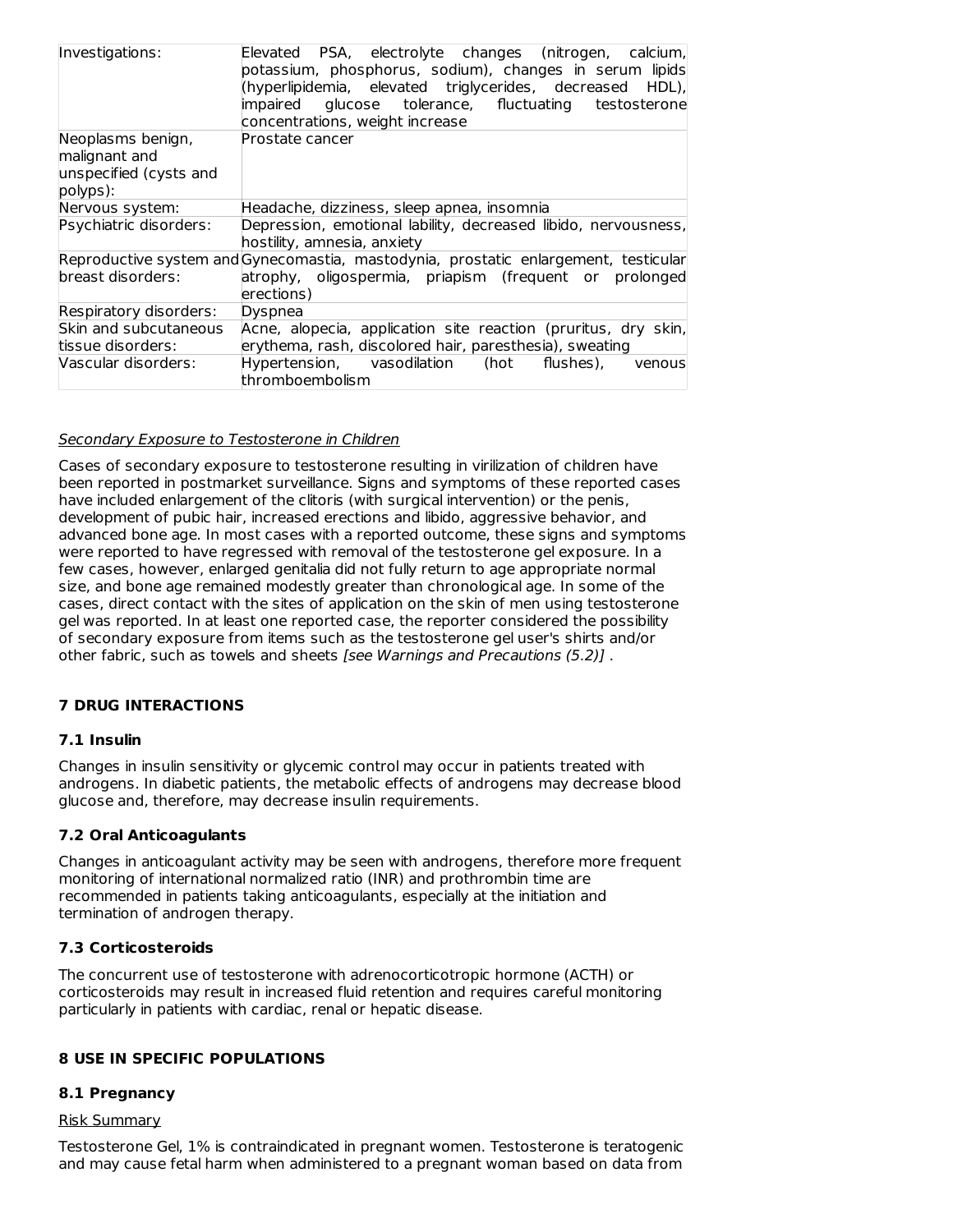animal studies and its mechanism of action [see Contraindications ( 4) and Clinical Pharmacology ( 12.1)] . Exposure of a female fetus to androgens may result in varying degrees of virilization. In animal developmental studies, exposure to testosterone in utero resulted in hormonal and behavioral changes in offspring and structural impairments of reproductive tissues in female and male offspring. These studies did not meet current standards for nonclinical development toxicity studies.

### Data

### Animal Data

In developmental studies conducted in rats, rabbits, pigs, sheep and rhesus monkeys, pregnant animals received intramuscular injection of testosterone during the period of organogenesis. Testosterone treatment at doses that were comparable to those used for testosterone replacement therapy resulted in structural impairments in both female and male offspring. Structural impairments observed in females included increased anogenital distance, phallus development, empty scrotum, no external vagina, intrauterine growth retardation, reduced ovarian reserve, and increased ovarian follicular recruitment. Structural impairments seen in male offspring included increased testicular weight, larger seminal tubular lumen diameter, and higher frequency of occluded tubule lumen. Increased pituitary weight was seen in both sexes.

Testosterone exposure in utero also resulted in hormonal and behavioral changes in offspring. Hypertension was observed in pregnant female rats and their offspring exposed to doses approximately twice those used for testosterone replacement therapy.

### **8.2 Lactation**

### Risk Summary

Testosterone Gel, 1% is not indicated for use in women.

### **8.3 Females and Males of Reproductive Potential**

Infertility

Testis disorder, testicular atrophy, and oligospermia have been identified during use of Testosterone Gel, 1% [see Adverse Reactions (6.1, 6.2)] .

During treatment with large doses of exogenous androgens, including Testosterone Gel, 1%, spermatogenesis may be suppressed through feedback inhibition of the hypothalamic-pituitary-testicular axis [see Warnings and Precautions (5.8)] . Reduced fertility is observed in some men taking testosterone replacement therapy. Testicular atrophy, subfertility, and infertility have also been reported in men who abuse anabolic androgenic steroids [see Drug Abuse and Dependence (9.2)] . With either type of use, the impact on fertility may be irreversible.

### **8.4 Pediatric Use**

The safety and efficacy of Testosterone Gel, 1% in pediatric patients less than 18 years old has not been established. Improper use may result in acceleration of bone age and premature closure of epiphyses.

### **8.5 Geriatric Use**

There have not been sufficient numbers of geriatric patients involved in controlled clinical studies utilizing Testosterone Gel, 1% to determine whether efficacy in those over 65 years of age differs from younger subjects. Additionally, there is insufficient long-term safety data in geriatric patients to assess the potential risks of cardiovascular disease and prostate cancer.

Geriatric patients treated with androgens may also be at risk for worsening of signs and symptoms of BPH.

### **8.6 Renal Impairment**

No studies were conducted in patients with renal impairment.

### **8.7 Hepatic Impairment**

No studies were conducted in patients with hepatic impairment.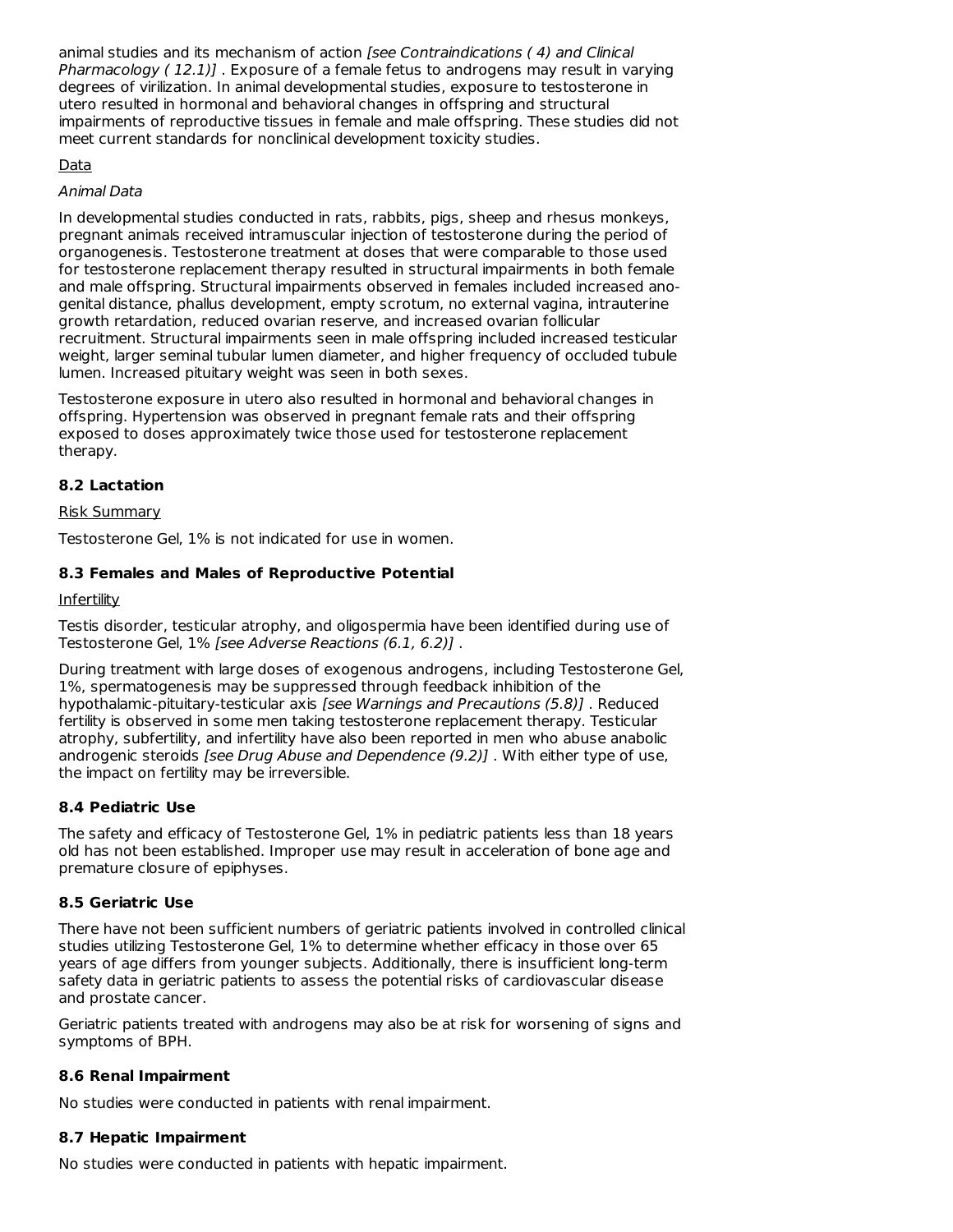### **9 DRUG ABUSE AND DEPENDENCE**

### **9.1 Controlled Substance**

Testosterone Gel, 1% contains testosterone, a Schedule III controlled substance in the Controlled Substances Act.

### **9.2 Abuse**

Drug abuse is intentional non-therapeutic use of a drug, even once, for its rewarding psychological and physiological effects. Abuse and misuse of testosterone are seen in male and female adults and adolescents. Testosterone, often in combination with other anabolic androgenic steroids (AAS), and not obtained by prescription through a pharmacy, may be abused by athletes and bodybuilders. There have been reports of misuse by men taking higher doses of legally obtained testosterone than prescribed and continuing testosterone despite adverse events or against medical advice.

#### Abuse-Related Adverse Reactions

Serious adverse reactions have been reported in individuals who abuse anabolic androgenic steroids and include cardiac arrest, myocardial infarction, hypertrophic cardiomyopathy, congestive heart failure, cerebrovascular accident, hepatotoxicity, and serious psychiatric manifestations, including major depression, mania, paranoia, psychosis, delusions, hallucinations, hostility and aggression.

The following adverse reactions have also been reported in men: transient ischemic attacks, convulsions, hypomania, irritability, dyslipidemias, testicular atrophy, subfertility, and infertility.

The following additional adverse reactions have been reported in women: hirsutism, virilization, deepening of voice, clitoral enlargement, breast atrophy, male-pattern baldness, and menstrual irregularities.

The following adverse reactions have been reported in male and female adolescents: premature closure of bony epiphyses with termination of growth, and precocious puberty.

Because these reactions are reported voluntarily from a population of uncertain size and may include abuse of other agents, it is not always possible to reliably estimate their frequency or establish a causal relationship to drug exposure.

### **9.3 Dependence**

### Behaviors Associated with Addiction

Continued abuse of testosterone and other anabolic steroids, leading to addiction is characterized by the following behaviors:

- Taking greater dosages than prescribed
- Continued drug use despite medical and social problems due to drug use
- Spending significant time to obtain the drug when supplies of the drug are interrupted
- Giving a higher priority to drug use than other obligations
- Having difficulty in discontinuing the drug despite desires and attempts to do so
- Experiencing withdrawal symptoms upon abrupt discontinuation of use

Physical dependence is characterized by withdrawal symptoms after abrupt drug discontinuation or a significant dose reduction of a drug. Individuals taking supratherapeutic doses of testosterone may experience withdrawal symptoms lasting for weeks or months which include depressed mood, major depression, fatigue, craving, restlessness, irritability, anorexia, insomnia, decreased libido and hypogonadotropic hypogonadism.

Drug dependence in individuals using approved doses of testosterone for approved indications has not been documented.

### **10 OVERDOSAGE**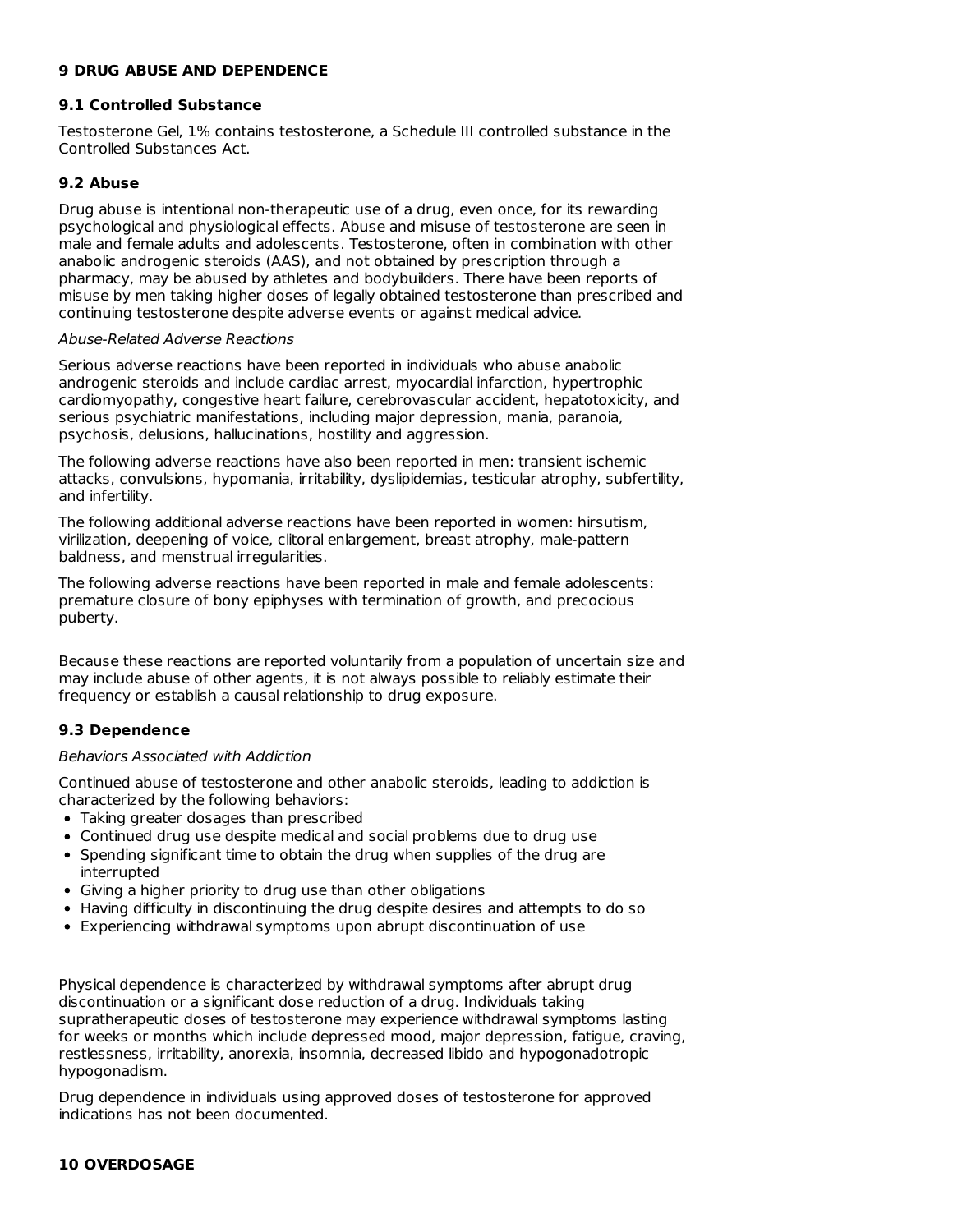There is one report of acute overdosage with use of an approved injectable testosterone product: this subject had serum testosterone concentrations of up to 11,400 ng/dL with a cerebrovascular accident.

Treatment of overdosage would consist of discontinuation of Testosterone Gel, 1%, washing the application site with soap and water, and appropriate symptomatic and supportive care.

### **11 DESCRIPTION**

Testosterone Gel, 1% is a clear, colorless to yellowish hydroalcoholic gel containing testosterone.

The active pharmacologic ingredient in Testosterone Gel, 1% is testosterone, an androgen. Testosterone USP is a white to practically white crystalline powder chemically described as 17-beta hydroxyandrost-4-en-3-one. The structural formula is:



Pharmacologically inactive ingredients in Testosterone Gel, 1% are carbomer 980, ethanol 67.0%, isopropyl myristate, purified water, and sodium hydroxide. These ingredients are not pharmacologically active.

### **12 CLINICAL PHARMACOLOGY**

### **12.1 Mechanism of Action**

Endogenous androgens, including testosterone and dihydrotestosterone (DHT), are responsible for the normal growth and development of the male sex organs and for maintenance of secondary sex characteristics. These effects include the growth and maturation of prostate, seminal vesicles, penis and scrotum; the development of male hair distribution, such as facial, pubic, chest and axillary hair; laryngeal enlargement, vocal chord thickening, alterations in body musculature and fat distribution. Testosterone and DHT are necessary for the normal development of secondary sex characteristics.

Male hypogonadism, a clinical syndrome resulting from insufficient secretion of testosterone, has two main etiologies. Primary hypogonadism is caused by defects of the gonads, such as Klinefelter's syndrome or Leydig cell aplasia, whereas secondary hypogonadism is the failure of the hypothalamus (or pituitary) to produce sufficient gonadotropins (FSH, LH).

### **12.2 Pharmacodynamics**

No specific pharmacodynamic studies were conducted using Testosterone Gel, 1%.

### **12.3 Pharmacokinetics**

### **Absorption**

Testosterone Gel, 1% delivers physiologic amounts of testosterone, producing circulating testosterone concentrations that approximate normal concentrations (298 - 1043 ng/dL) seen in healthy men. Testosterone Gel, 1% provides continuous transdermal delivery of testosterone for 24 hours following a single application to intact,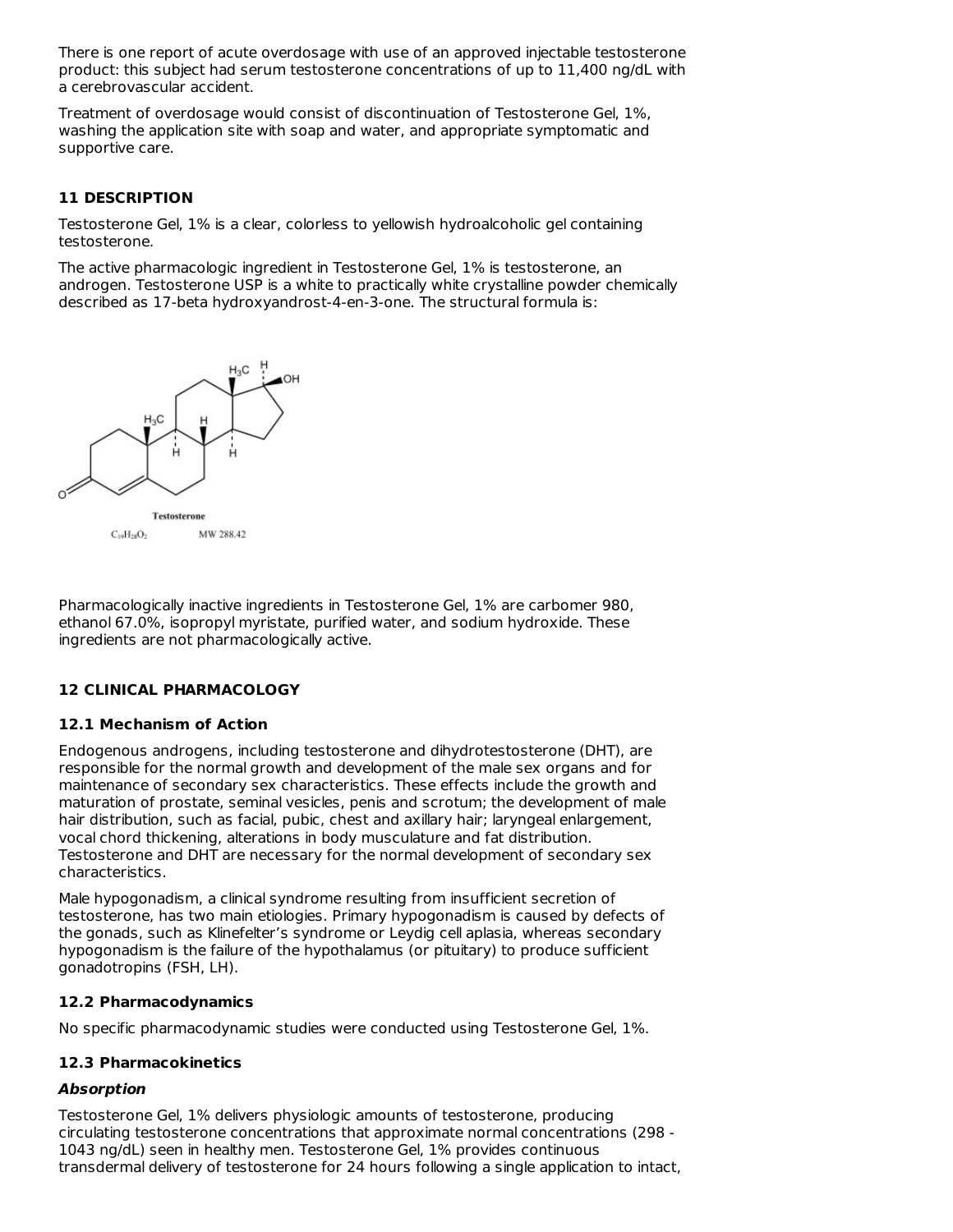clean, dry skin of the shoulders, upper arms and/or abdomen.

Testosterone Gel, 1% is a hydroalcoholic formulation that dries quickly when applied to the skin surface. The skin serves as a reservoir for the sustained release of testosterone into the systemic circulation. Approximately 10% of the testosterone dose applied on the skin surface fromTestosterone gel is absorbed into systemic circulation. In a study with Testosterone Gel, 1% 100 mg, all patients showed an increase in serum testosterone within 30 minutes, and eight of nine patients had a serum testosterone concentration within normal range by 4 hours after the initial application. Absorption of testosterone into the blood continues for the entire 24-hour dosing interval. Serum concentrations approximate the steady-state concentration by the end of the first 24 hours and are at steady state by the second or third day of dosing.

With single daily applications of Testosterone Gel, 1%, follow-up measurements 30, 90 and 180 days after starting treatment have confirmed that serum testosterone concentrations are generally maintained within the eugonadal range. Figure 1 summarizes the 24-hour pharmacokinetic profiles of testosterone for hypogonadal men (less than 300 ng/dL) maintained on Testosterone Gel, 1% 50 mg or 100 mg for 30 days. The average  $(\pm$  SD) daily testosterone concentration produced by Testosterone Gel, 1% 100 mg on Day 30 was 792 (± 294) ng/dL and by Testosterone Gel, 1% 50 mg 566 ( $\pm$  262) ng/dL.

Figure 1 : Mean (± SD) Steady-State Serum Testosterone Concentrations on Day 30 in Patients Applying Testosterone Gel, 1% Once Daily



### **Distribution**

Circulating testosterone is primarily bound in the serum to sex hormone-binding globulin (SHBG) and albumin. Approximately 40% of testosterone in plasma is bound to SHBG, 2% remains unbound (free) and the rest is bound to albumin and other proteins.

### **Metabolism**

Testosterone is metabolized to various 17-keto steroids through two different pathways. The major active metabolites of testosterone are estradiol and dihydrotestosterone (DHT).

DHT concentrations increased in parallel with testosterone concentrations during Testosterone Gel, 1% treatment. The mean steady-state DHT/T ratio during 180 days of Testosterone Gel treatment ranged from 0.23 to 0.29 (50 mg of Testosterone Gel, 1%/day) and from 0.27 to 0.33 (100 mg of Testosterone Gel, 1%/day).

### **Excretion**

There is considerable variation in the half-life of testosterone concentration as reported in the literature, ranging from 10 to 100 minutes. About 90% of a dose of testosterone given intramuscularly is excreted in the urine as glucuronic and sulfuric acid conjugates of testosterone and its metabolites. About 6% of a dose is excreted in the feces, mostly in the unconjugated form. Inactivation of testosterone occurs primarily in the liver.

When Testosterone Gel, 1% treatment is discontinued after achieving steady state,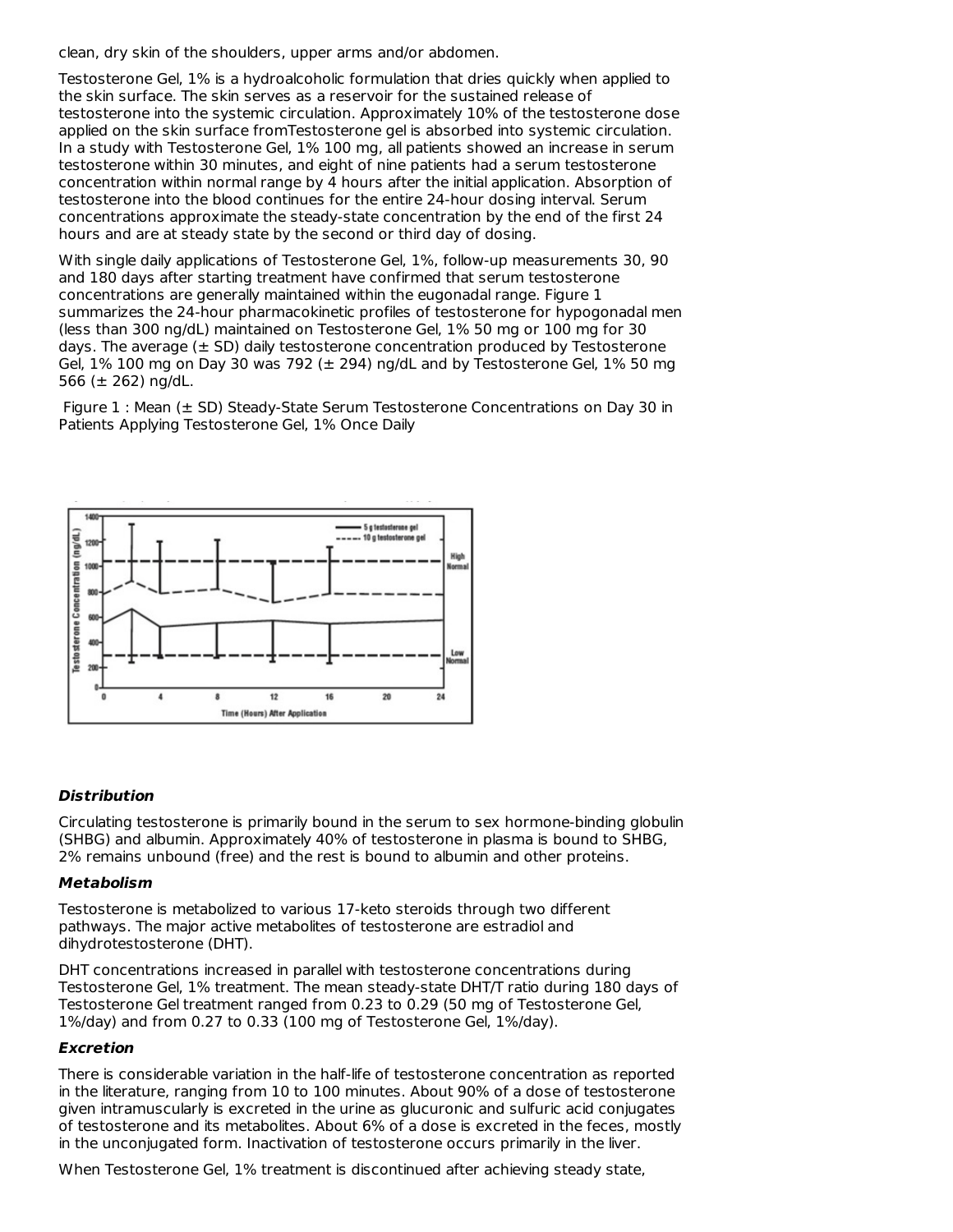serum testosterone concentrations remain in the normal range for 24 to 48 hours but return to their pretreatment concentrations by the fifth day after the last application.

### **Testosterone Transfer from Male Patients to Female Partners**

The potential for dermal testosterone transfer following Testosterone Gel, 1% use was evaluated in a clinical study between males dosed with Testosterone Gel, 1% and their untreated female partners. Two (2) to 12 hours after application of 100 mg of testosterone administered as Testosterone Gel, 1% by the male subjects, the couples (N = 38 couples) engaged in daily, 15-minute sessions of vigorous skin-to-skin contact so that the female partners gained maximum exposure to the Testosterone Gel, 1% application sites. Under these study conditions, all unprotected female partners had a serum testosterone concentration >2 times the baseline value at some time during the study. When a shirt covered the application site(s), the transfer of testosterone from the males to the female partners was completely prevented.

### **13 NONCLINICAL TOXICOLOGY**

### **13.1 Carcinogenesis, Mutagenesis, Impairment of Fertility**

### **Carcinogenesis**

Testosterone has been tested by subcutaneous injection and implantation in mice and rats. In mice, the implant induced cervical-uterine tumors which metastasized in some cases. There is suggestive evidence that injection of testosterone into some strains of female mice increases their susceptibility to hepatoma. Testosterone is also known to increase the number of tumors and decrease the degree of differentiation of chemically induced carcinomas of the liver in rats.

#### **Mutagenesis**

Testosterone was negative in the *in vitro* Ames and in the *in vivo* mouse micronucleus assays.

#### Impairment of Fertility

The administration of exogenous testosterone has been reported to suppress spermatogenesis in rats, dogs, and non-human primates, which was reversible on cessation of the treatment.

### **14 CLINICAL STUDIES**

### **14.1 Clinical Trials in Adult Hypogonadal Males**

Testosterone Gel, 1% was evaluated in a multi-center, randomized, parallel-group, activecontrolled, 180-day trial in 227 hypogonadal men. The study was conducted in 2 phases. During the Initial Treatment Period (Days 1-90), 73 patients were randomized to Testosterone Gel, 1% 50 mg daily, 78 patients to Testosterone Gel, 1% 100 mg daily, and 76 patients to a non-scrotal testosterone transdermal system. The study was double-blind for dose of Testosterone Gel, 1% but open-label for active control. Patients who were originally randomized to Testosterone Gel, 1% and who had single-sample serum testosterone concentrations above or below the normal range on Day 60 were titrated to 75 mg daily on Day 91. During the Extended Treatment Period (Days 91-180), 51 patients continued on Testosterone Gel, 1% 50 mg daily, 52 patients continued on Testosterone Gel, 1% 100 mg daily, 41 patients continued on a non-scrotal testosterone transdermal system (5 mg daily), and 40 patients received Testosterone Gel, 1% 75 mg daily. Upon completion of the initial study, 163 enrolled and 162 patients received treatment in an open-label extension study of Testosterone Gel, 1% for an additional period of up to 3 years.

Mean peak, trough and average serum testosterone concentrations within the normal range (298-1043 ng/dL) were achieved on the first day of treatment with doses of 50 mg and 100 mg of Testosterone Gel, 1%. In patients continuing on Testosterone Gel, 1% 50 mg and 100 mg, these mean testosterone concentrations were maintained within the normal range for the 180-day duration of the original study. Figure 2 summarizes the 24-hour pharmacokinetic profiles of testosterone administered as Testosterone Gel, 1% for 30, 90 and 180 days. Testosterone concentrations were maintained as long as the patient continued to properly apply the prescribed Testosterone Gel, 1% treatment.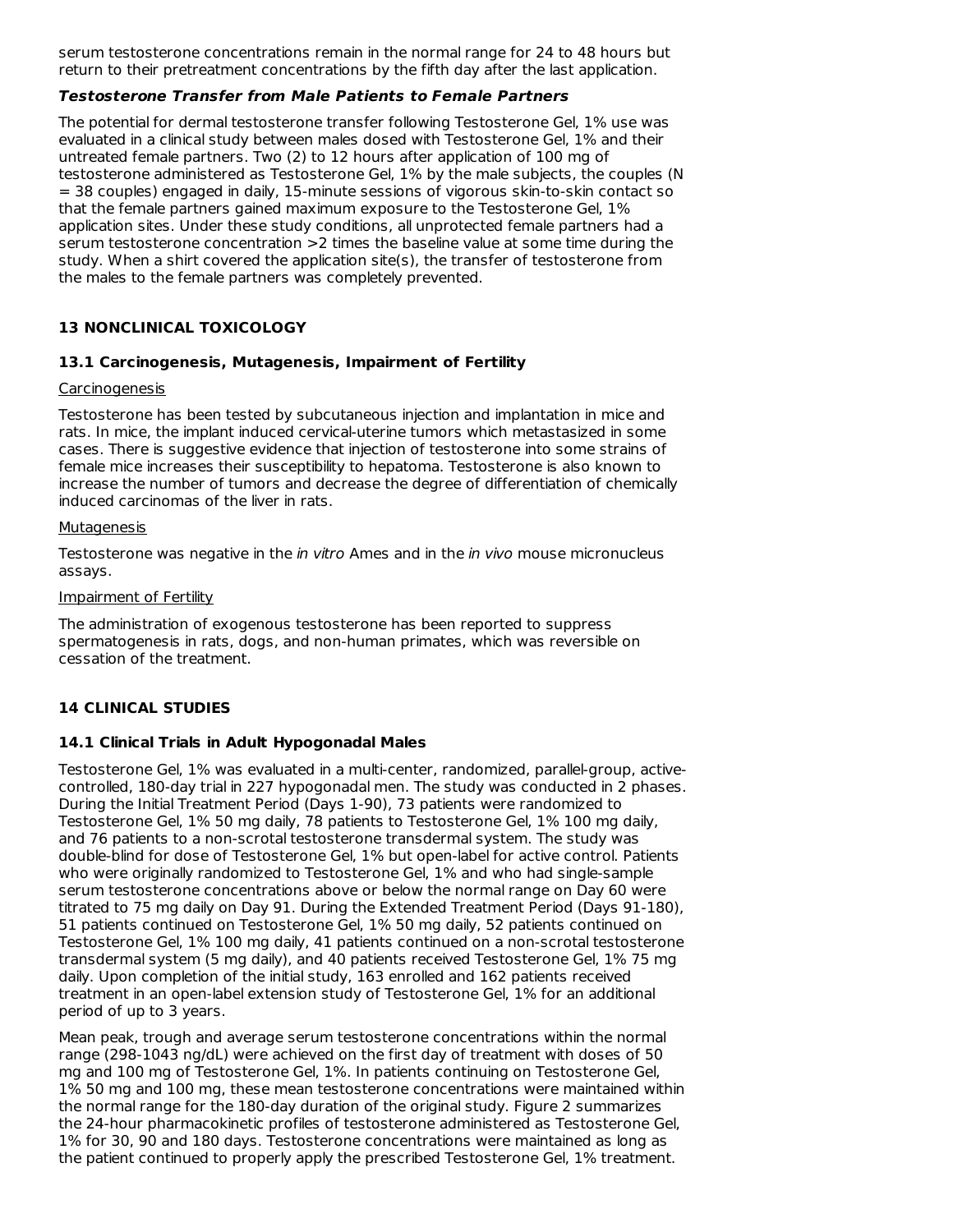

Table 4 summarizes the mean testosterone concentrations on Treatment Day 180 for patients receiving 50 mg, 75 mg, or 100 mg of Testosterone Gel, 1%. The 75 mg dose produced mean concentrations intermediate to those produced by 50 mg and 100 mg of Testosterone Gel, 1%.

#### **Table 4: Mean (± SD) Steady-State Serum Testosterone Concentrations During Therapy (Day 180)**

|      | 50 mg         | 75 mg         | $100$ mg       |
|------|---------------|---------------|----------------|
|      | $N = 44$      | $N = 37$      | $N = 48$       |
| Cavg | $555 \pm 225$ | $601 \pm 309$ | $713 \pm 209$  |
| Cmax | $830 \pm 347$ | $901 \pm 471$ | $1083 \pm 434$ |
| Cmin | $371 \pm 165$ | $406 \pm 220$ | $485 \pm 156$  |

Of 129 hypogonadal men who were appropriately titrated with Testosterone Gel, 1% and who had sufficient data for analysis, 87% achieved an average serum testosterone concentration within the normal range on Treatment Day 180.

In patients treated with Testosterone Gel, 1%, there were no observed differences in the average daily serum testosterone concentrations at steady-state based on age, cause of hypogonadism, or body mass index.

DHT concentrations increased in parallel with testosterone concentrations at Testosterone Gel, 1% doses of 50 mg/day and 100 mg/day, but the DHT/T ratio stayed within the normal range, indicating enhanced availability of the major physiologically active androgen. Serum estradiol (E2) concentrations increased significantly within 30 days of starting treatment with Testosterone Gel, 1% 50 or 100 mg/day and remained elevated throughout the treatment period but remained within the normal range for eugonadal men. Serum levels of SHBG decreased very slightly (1 to 11%) during Testosterone Gel, 1% treatment. In men with hypergonadotropic hypogonadism, serum levels of LH and FSH fell in a dose-and time-dependent manner during treatment with Testosterone Gel, 1%.

### **14.2 Phototoxicity in Humans**

The phototoxic potential of Testosterone Gel, 1% was evaluated in a double-blind, singledose study in 27 subjects with photosensitive skin types. The Minimal Erythema Dose (MED) of ultraviolet radiation was determined for each subject. A single 24  $(+1)$  hour application of duplicate patches containing test articles (placebo gel, testosterone gel, or saline) was made to naive skin sites on Day 1. On Day 2, each subject received five exposure times of ultraviolet radiation, each exposure being 25% greater than the previous one. Skin evaluations were made on Days 2 to 5. Exposure of test and control article application sites to ultraviolet light did not produce increased inflammation relative to non-irradiated sites, indicating no phototoxic effect.

### **16 HOW SUPPLIED/STORAGE AND HANDLING**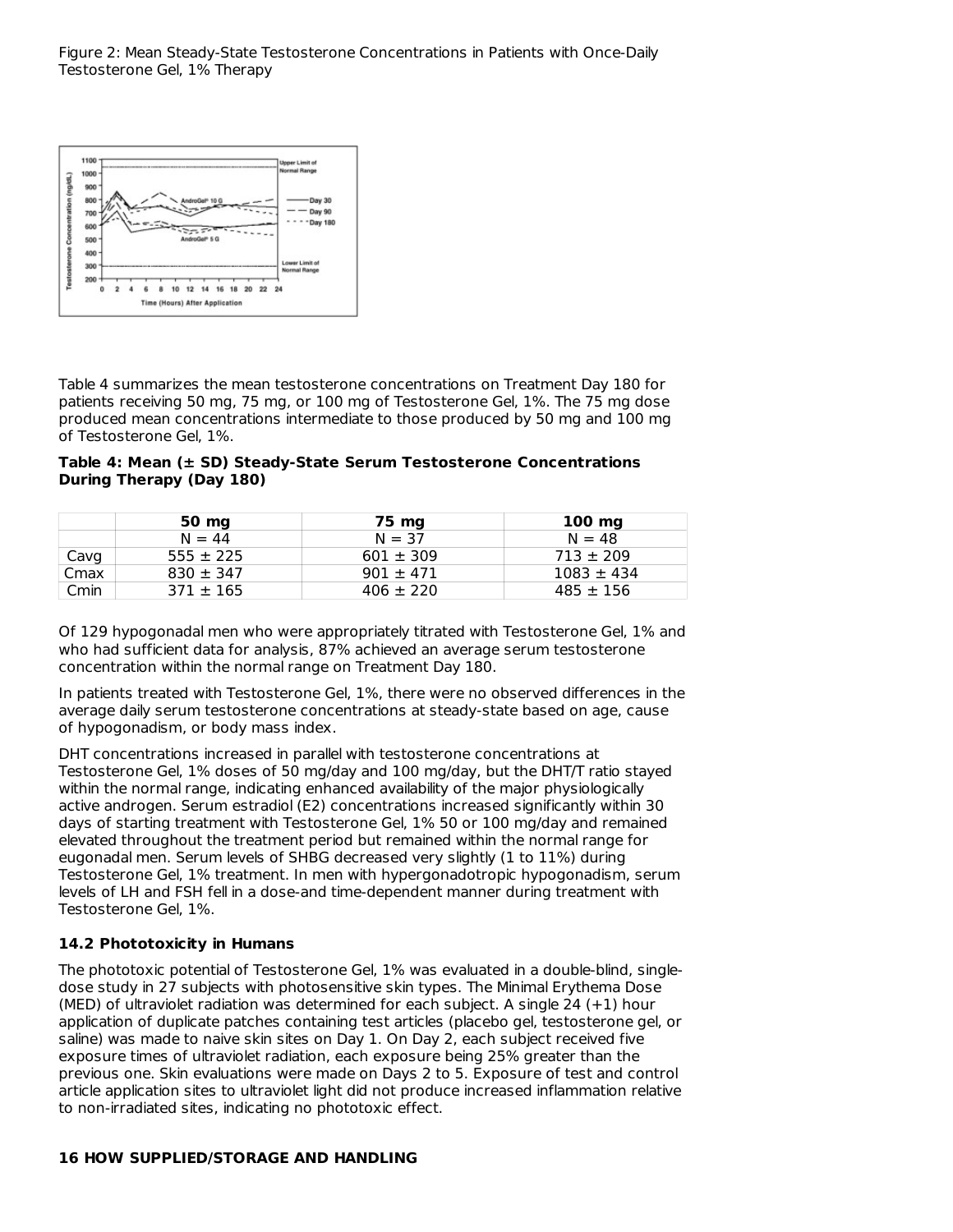Testosterone Gel, 1% is supplied in unit-dose aluminum foil packets in cartons of 30. Each packet of 5 g gel contains 50 mg testosterone.

| <b>NDC Number</b> | Package Size                                                        |  |  |  |  |  |  |  |
|-------------------|---------------------------------------------------------------------|--|--|--|--|--|--|--|
|                   | NDC 21922-019-02 30 packets (a unit dose packet containing 50 mg of |  |  |  |  |  |  |  |
|                   | testosterone provided in 5 g of gel)                                |  |  |  |  |  |  |  |

### **Storage**

Store at 25°C (77°F); excursions permitted to 15° to 30°C (59° to 86°F) [see USP Controlled Room Temperature].

#### **Disposal**

Used Testosterone Gel, 1% packets should be discarded in household trash in a manner that prevents accidental application or ingestion by children or pets.

### **17 PATIENT COUNSELING INFORMATION**

#### **See FDA-Approved Patient Labeling (Medication Guide)**

#### **Patients should be informed of the following:**

#### **17.1 Use in Men with Known or Suspected Prostate or Breast Cancer**

Men with known or suspected prostate or breast cancer should not use Testosterone Gel, 1% [see Contraindications (4) and Warnings and Precautions (5.1)] .

### **17.2 Potential for Secondary Exposure to Testosterone and Steps to Prevent Secondary Exposure**

Secondary exposure to testosterone in children and women can occur with the use of testosterone gel in men [see Warnings and Precautions (5.2)] . Cases of secondary exposure to testosterone have been reported in children.

Physicians should advise patients of the reported signs and symptoms of secondary exposure which may include the following:

- In children; unexpected sexual development including inappropriate enlargement of the penis or clitoris, premature development of pubic hair, increased erections, and aggressive behavior
- In women; changes in hair distribution, increase in acne, or other signs of testosterone effects
- The possibility of secondary exposure to testosterone gel should be brought to the attention of a healthcare provider
- Testosterone Gel, 1% should be promptly discontinued until the cause of virilization is identified

Strict adherence to the following precautions is advised to minimize the potential for secondary exposure to testosterone from testosterone gel in men [ see Medication Guide] :

- **Children and women should avoid contact with unwashed or unclothed application site(s)** of men using testosterone gel
- Patients using Testosterone Gel, 1% should apply the product as directed and strictly adhere to the following:
	- **Wash hands** with soap and water after application
	- **Cover the application site(s)** with clothing after the gel has dried
	- **Wash the application site(s) thoroughly** with soap and water prior to any situation where skin-to-skin contact of the application site with another person is anticipated
	- In the event that unwashed or unclothed skin to which Testosterone Gel, 1% has been applied comes in contact with the skin of another person, the general area of contact on the other person should be washed with soap and water as soon as possible [see Dosage and Administration ( 2.2), Warnings and Precautions ( 5.2) and Clinical Pharmacology ( 12.3)] .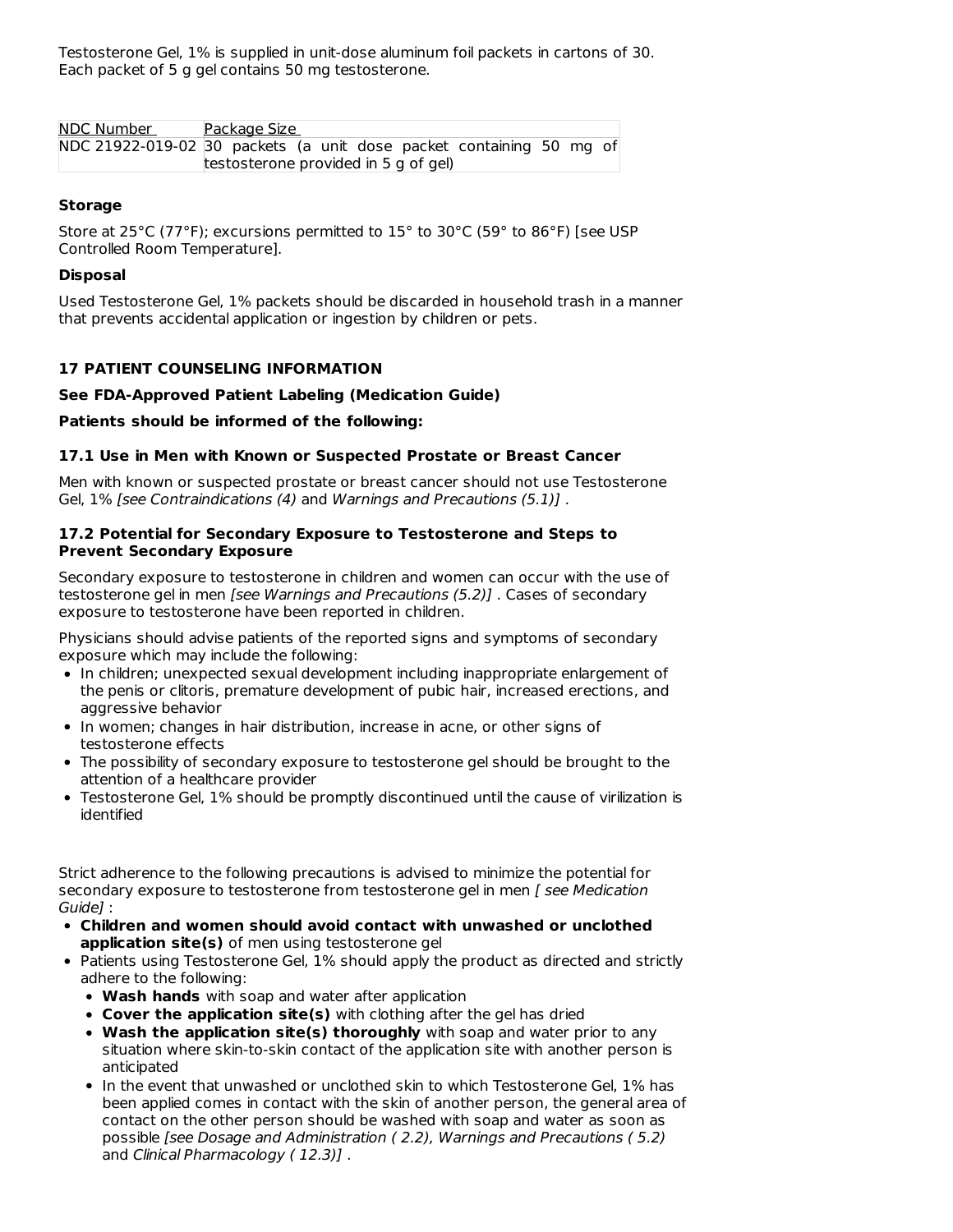## **17.3 Potential Adverse Reactions with Androgens**

Patients should be informed that treatment with androgens may lead to adverse reactions which include:

- Changes in urinary habits such as increased urination at night, trouble starting your urine stream, passing urine many times during the day, having an urge that you have to go to the bathroom right away, having a urine accident, being unable to pass urine and weak urine flow.
- Breathing disturbances, including those associated with sleep, or excessive daytime sleepiness.
- Too frequent or persistent erections of the penis.
- Nausea, vomiting, changes in skin color, or ankle swelling.

### **17.4 Patients Should Be Advised of the Following Instructions for Use**

- **Read the Medication Guide before starting Testosterone Gel, 1% therapy and to reread it each time the prescription is renewed**
- **Testosterone Gel, 1% should be applied and used appropriately to maximize the benefits and to minimize the risk of secondary exposure in children and women**
- **Keep Testosterone Gel, 1% out of the reach of children**
- **Testosterone Gel, 1% is an alcohol based product and is flammable; therefore avoid fire, flame or smoking until the gel has dried**
- **It is important to adhere to all recommended monitoring**
- **Report any changes in their state of health, such as changes in urinary habits, breathing, sleep, and mood**
- Testosterone Gel, 1% is prescribed to meet the patient's specific needs; therefore, the patient should never share Testosterone Gel, 1% with anyone.
- Wait 5 hours before swimming or washing following application of Testosterone Gel, 1%. This will ensure that the greatest amount of Testosterone Gel, 1% is absorbed into their system.

Manufactured by:

### **Pharbil Waltrop GmbH**

Im Wirrigen 25, Waltrop, 45731,

Germany (DEU)

Distributed by:

### **Encube Ethicals, Inc.**

200 Meredith Avenue, Suite 101A

Durham, NC 27713 USA

Revised: 11/2021

### **MEDICATION GUIDE**

Testosterone Gel, 1% (tes TOS ter one Jel) CIII for topical use

### **What is the most important information I should know about Testosterone Gel, 1%?**

1. **Testosterone Gel, 1% can transfer from your body to others including, children and women.** Children and women should avoid contact with the unwashed or not covered (unclothed) areas where Testosterone Gel, 1%has been applied to your skin. Early signs and symptoms of puberty have occurred in young children who have come in direct contact with testosterone by touching areas where men have used Testosterone Gel, 1%.

### **Children**

### **Signs and symptoms of early puberty in a child when they come in direct contact with Testosterone Gel, 1%may include:**

### **Abnormal sexual changes:**

- enlarged penis or clitoris.
- $\bullet$  early growth of hair near the vagina or around the penis (pubic hair).
- erections or acting out sexual urges (sex drive).

### **Behavior problems**:

acting aggressively, behaving in an angry or violent way.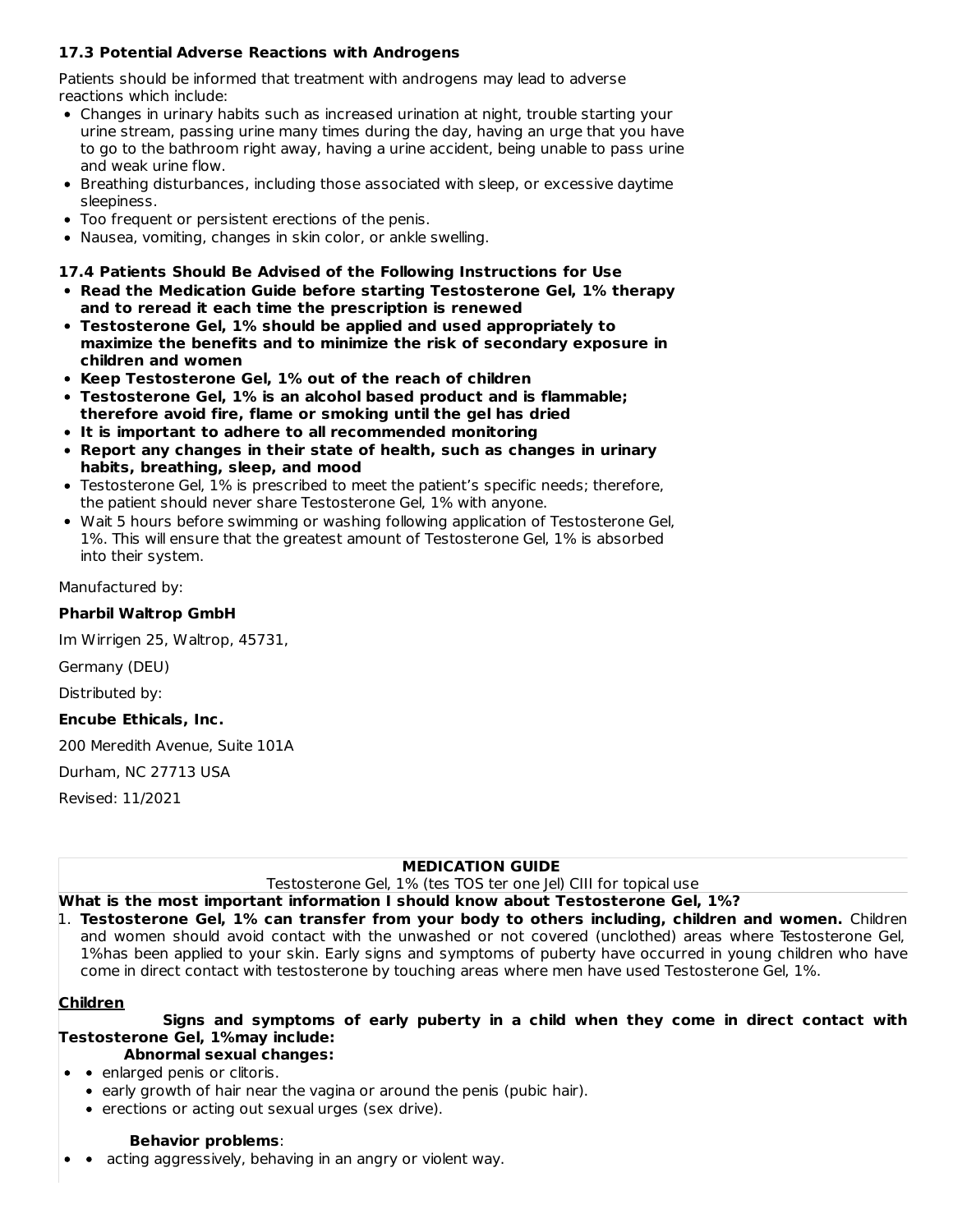**Women Signs and symptoms in women when they come in direct contact with Testosterone Gel, 1%may include:**

- changes in body hair.  $\bullet$ 
	- an abnormal increase in pimples (acne).

**Stop using Testosterone Gel, 1%and call your healthcare provider right away if you see any signs and symptoms** in a child or a woman that may have happened through accidental touching of the area where you have applied Testosterone Gel, 1%.

2. To lower the risk of transfer of Testosterone Gel, 1% from your body to others, follow these important instructions:

- Apply Testosterone Gel, 1% only to areas of your shoulders, upper arms, or stomach area (abdomen) that will be covered by a short sleeve t-shirt.
- Wash your hands right away with soap and water after applying Testosterone Gel, 1%.
- After the gel has dried, cover the application area with clothing. Keep the area covered until you have washed the gel off the application area well or have showered.
- If you expect to have skin-to-skin contact with another person, first wash the application area well with soap and water.
- If a child or woman touches the area where you have applied Testosterone Gel, 1%, that area on the child or woman should be washed well with soap and water right away.

### **What is Testosterone Gel, 1%?**

Testosterone Gel, 1% is a prescription medicine that contains testosterone. Testosterone Gel, 1% is used to treat adult males who have low or no testosterone due to certain medical conditions.

- Your healthcare provider will test your blood before you start and while you are using Testosterone Gel, 1%.
- It is not known if Testosterone Gel, 1% is safe or effective to treat men who have low testosterone due to aging.
- It is not known if Testosterone Gel, 1% is safe or effective in children younger than 18 years old. Improper use of Testosterone Gel, 1% may affect bone growth in children.

Testosterone Gel, 1% is a controlled substance (CIII) because it contains testosterone that can be a target for people who abuse prescription medicines. Keep your Testosterone Gel, 1% in a safe place to protect it. Never give your Testosterone Gel, 1% to anyone else, even if they have the same symptoms you have. Selling or giving away this medicine may harm others and is against the law.

Testosterone Gel, 1% is not meant for use in women.

### **Do not use Testosterone Gel, 1% if you:**

- have breast cancer.
- have or might have prostate cancer.
- are pregnant. Testosterone Gel, 1% may harm your unborn baby.
- Women who are pregnant should avoid contact with the area of skin where Testosterone Gel, 1% has been applied.

### **Before using Testosterone Gel, 1%, tell your healthcare provider about all of your medical conditions, including if you:**

- have breast cancer.
- have or might have prostate cancer.
- have urinary problems due to an enlarged prostate.
- have heart problems.
- have liver or kidney problems
- have problems breathing while you sleep (sleep apnea)

Tell your healthcare provider about all the medicines you take, including prescription and over-the-counter medicines, vitamins, and herbal supplements. Using Testosterone Gel, 1% with certain other medicines can affect each other. Especially, tell your healthcare provider if you take:

- insulin
- corticosteroids
- medicines that decrease blood clotting (blood thinners)

### **How should I use Testosterone Gel, 1%?**

- **See the detailed Instructions for Use** for information about how to use Testosterone Gel, 1% at the end of this Medication Guide.
- It is important that you apply Testosterone Gel, 1% exactly as your healthcare provider tells you to.
- Your healthcare provider may change your Testosterone Gel, 1%dose. **Do not** change your Testosterone Gel, 1% dose without talking to your healthcare provider.
- Apply Testosterone Gel, 1% at the same time each morning. Testosterone Gel, 1% should be applied after showering or bathing.

**What are the possible side effects of Testosterone Gel, 1%? Testosterone Gel, 1%can cause serious side effects including:**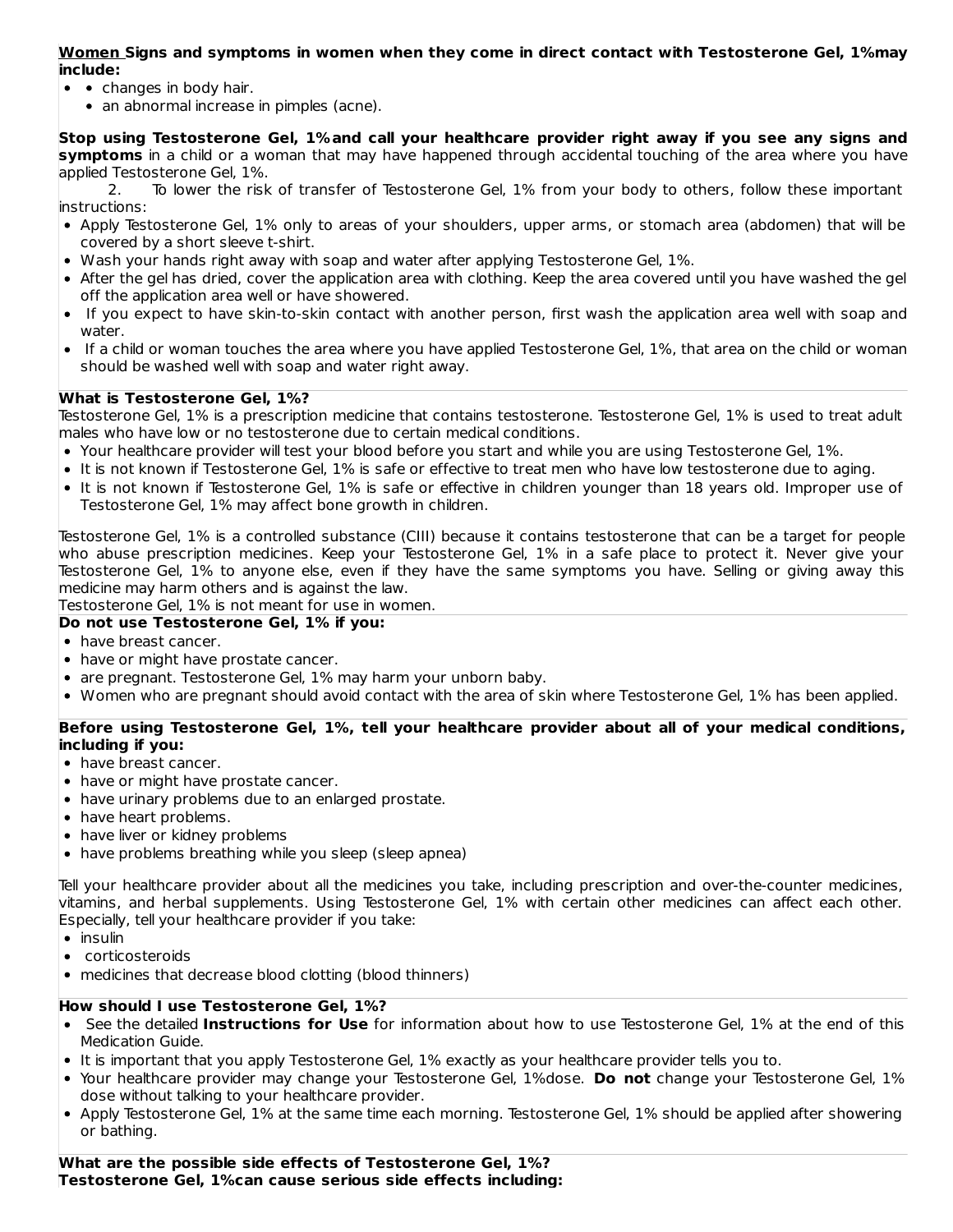#### **Testosterone Gel, 1%can cause serious side effects including:** See " **What is the most important information I should know about Testosterone Gel, 1%?"**

- **If you already have an enlarged prostate, your symptoms can get worse while using Testosterone Gel, 1%.** This can include:
	- increased urination at night.
	- trouble starting your urine stream.
	- having to pass urine many times during the day.
	- having an urge to go to the bathroom right away.
	- having a urine accident.
	- being unable to pass urine or weak urine flow.
	- **Possible increased risk of prostate cancer.** Your healthcare provider should check you for prostate cancer or any other prostate problems before you start and while you use Testosterone Gel, 1%.
	- **Blood clots in the legs or lungs.** Signs and symptoms of a blood clot in your leg can include leg pain, swelling or redness. Signs and symptoms of a blood clot in your lungs can include difficulty breathing or chest pain.
	- **Possible increased risk of heart attack or stroke.**
	- **In large doses Testosterone Gel, 1%may lower your sperm count.**
	- **Swelling of your ankles, feet, or body, with or without heart failure.**
	- **Enlarged or painful breasts.**
	- **Have problems breathing while you sleep (sleep apnea).**

#### **Call your healthcare provider right away if you have any of the serious side effects listed above. The most common side effects of Testosterone Gel, 1%include:**

- $\bullet$  acne
- skin irritation where Testosterone Gel, 1% is applied
- lab test changes
- increased prostate specific antigen (a test used to screen for prostate cancer).

**Other side effects include** more erections than are normal for you or erections that last a long time.

Tell your healthcare provider if you have any side effect that bothers you or that does not go away.

These are not all the possible side effects of Testosterone Gel, 1%. For more information, ask your healthcare provider or pharmacist.

### -Call your doctor for medical advice about side effects. You may report side effects to FDA at 1-800 **FDA-1088.**

**General information about the safe and effective use of Testosterone Gel, 1%**

Medicines are sometimes prescribed for purposes other than those listed in a Medication Guide. Do not use Testosterone Gel, 1% for a condition for which it was not prescribed. Do not give Testosterone Gel, 1% to other people, even if they have the same symptoms you have. It may harm them.

You can ask your pharmacist or healthcare provider for information about Testosterone Gel, 1% that is written for health professionals.

### **What are the ingredients in Testosterone Gel, 1%**

**Active ingredient**: testosterone

**Inactive ingredients**: carbomer 980, ethyl alcohol 67.0%, isopropyl myristate, purified water and sodium hydroxide.

Manufactured by: **Pharbil Waltrop GmbH** Im Wirrigen 25, Waltrop, 45731, Germany (DEU)

Distributed by: **Encube Ethicals, Inc.** 200 Meredith Avenue, Suite 101A Durham, NC 27713 USA

This Medication Guide has been approved by the U.S. Food and Drug Administration. Revised: 11/2021

### **INSTRUCTIONS FOR USE**

Testosterone Gel, 1% (tes TOS ter one Jel) CIII for topical use

Read this Instructions for Use for Testosterone Gel, 1% before you start using it and each time you get a refill. There may be new information. This leaflet does not take the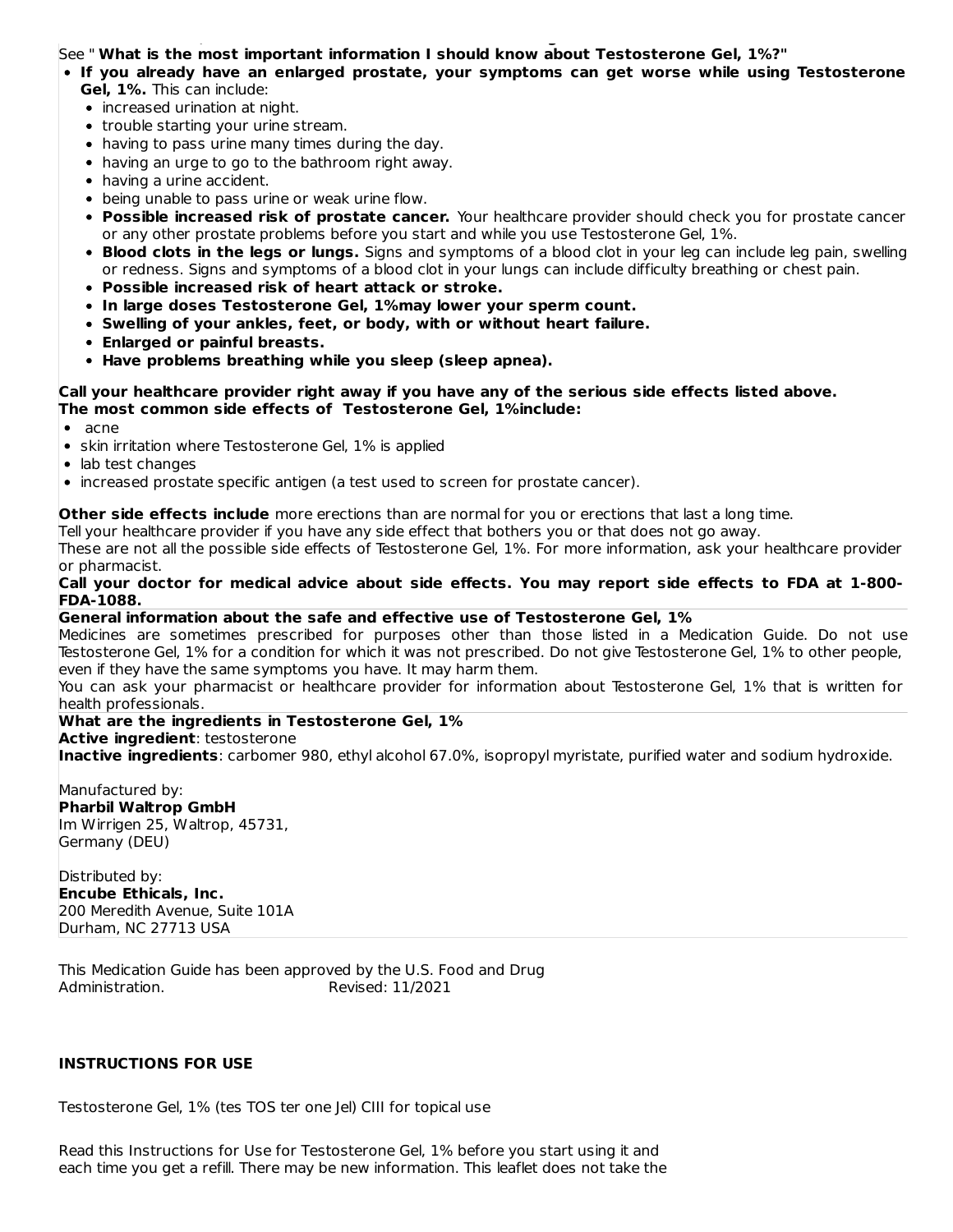place of talking to your healthcare provider about your medical condition or treatment.

### **Applying Testosterone Gel, 1%:**

- Before applying Testosterone Gel, 1%, make sure that your shoulders, upper arms or stomach are clean, dry, and there is no broken skin.
- The application sites for Testosterone Gel, 1% are the shoulders, upper arms or stomach area (abdomen) that will be covered by a short sleeve t-shirt (see Figure A). **Do not** apply Testosterone Gel, 1% to any other parts of your body such as your penis, scrotum, chest, armpits (axillae), knees, or back.





(Figure A)

- Tear open the packet completely at the dotted line. Squeeze from the bottom of the packet to the top.
- Squeeze all of the Testosterone Gel, 1% out of the packet into the palm of your hand.
- Apply Testosterone Gel, 1% to the application site. You may also apply Testosterone Gel, 1% from the packet directly to the application site.
- **Let the application areas dry completely before putting on a t-shirt.**
- **Testosterone Gel, 1% is flammable until dry. Let Testosterone Gel, 1% dry before smoking or going near an open flame.**
- **Wash your hands with soap and water right away** after applying Testosterone Gel, 1%.

• Avoid showering, swimming, or bathing for at least 5 hours after you apply Testosterone Gel, 1%.

### **How should I store Testosterone Gel, 1%?**

- Store Testosterone Gel, 1% at room temperature between 68ºF to 77ºF (20ºC to 25ºC).
- Safely throw away used Testosterone Gel, 1% in the household trash. Be careful to prevent accidental exposure of children or pets.
- Keep Testosterone Gel, 1% away from fire.

### **Keep Testosterone Gel, 1% and all medicines out of the reach of children.**

This Instructions for use has been approved by the U.S. Food and Drug Administration.

Revised: 09/2020

## **PACKAGE LABEL.PRINCIPAL DISPLAY PANEL**

### **DC 21922-019-02**

CIII

### **Testosterone gel 1% - Carton Label**

30 Unit-dose Packets

### **Contains 50 mg of testosterone in 5 Grams of gel per unit dose**

Clear, colorless gel provides transdermal delivery of testosterone through the skin of the shoulders, upper arms, or abdomen\*.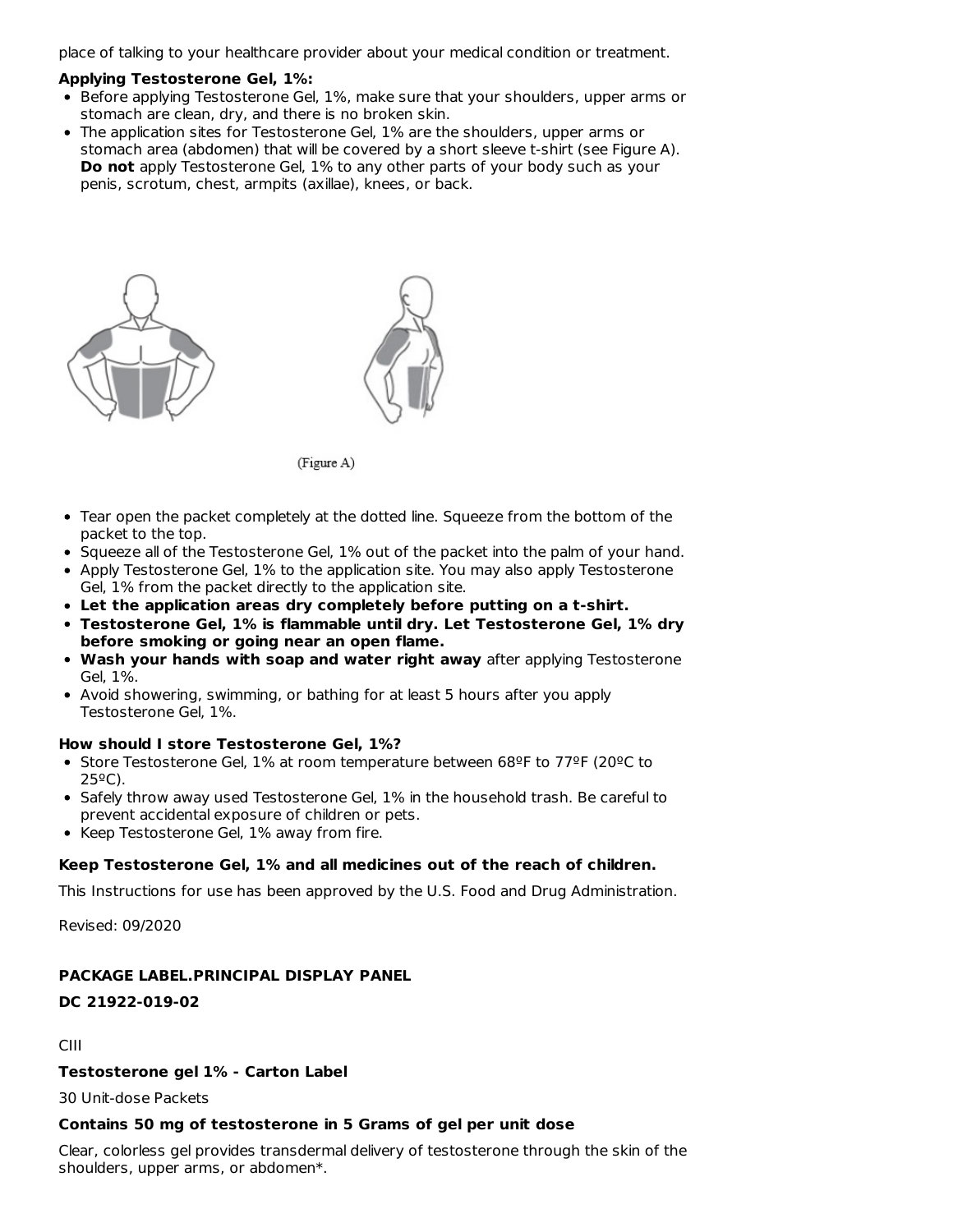### For Topical Use Only

Topical testosterone products may have different doses, strengths, or application instructions that may result in different systemic exposure.

Dispense the enclosed Medication Guide to each patient.

\*See accompanying package insert.

**Rx only**

**Attention Pharmacist:**

**Please place prescription label here**

**Dispense the enclosed Medication Guide to each patient**

**Each packet contains:** Testosterone USP 50 mg, carbomer 980, ethyl alcohol 96.0%, isopropyl myristate, sodium hydroxide, and purified water.

**Usual Dose:** See package insert.

**Patient:** Please read accompanying Medication Guide.

### **For Topical Use Only.**

Store at 25°C (77°F); excursions permitted to 15° to 30°C (59° to 86°F) [see USP Controlled Room Temperature].

### **WARNINGS:**

**Keep out of reach of children; this container is not child-resistant. ALCOHOL BASED GELS ARE FLAMMABLE. AVOID FIRE, FLAME OR SMOKING UNTIL THE GEL HAS DRIED.**

### **Pharbil Waltrop GmbH**

Im Wirrigen 25, Waltrop, 45731,

Germany (DEU)

Distributed by:

### **Encube Ethicals, Inc.**

200 Meredith Avenue, Suite 101A

Durham, NC 27713 USA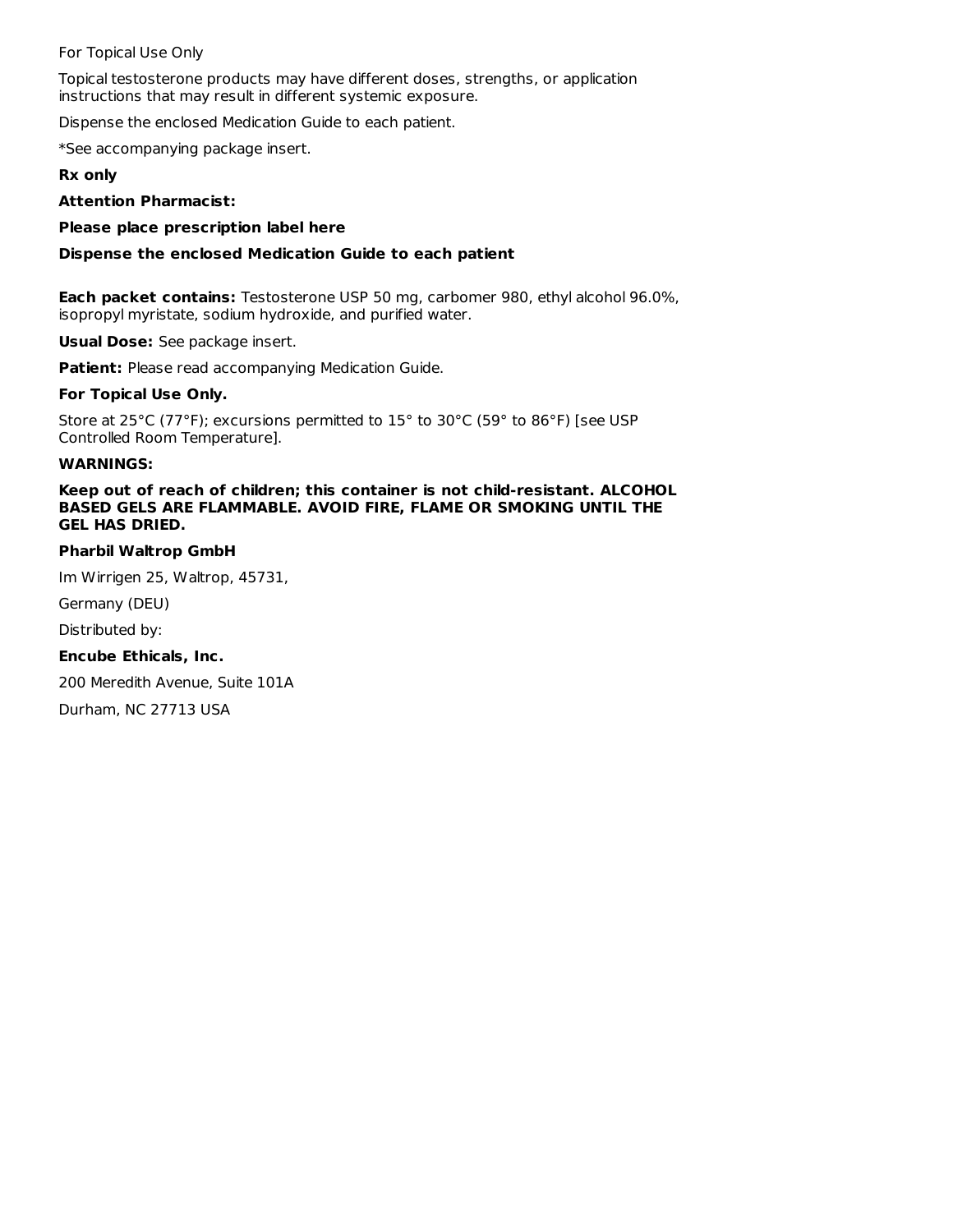

**NDC 21922-019-02**

**CIII**

## **Testosterone gel 1% - Container Label**

**Rx only**

## **Contains 50 mg of testosterone in 5 Grams of gel per unit dose**

For Topical Use Only

Please read Medication Guide

Store at 25°C (77°F); excursions permitted to 15° to 30°C (59° to 86°F)

Topical testosterone products may have different doses, strengths, or application instructions that may result in different systemic exposure.

### **WARNINGS: Keep out of reach of children. ALCOHOL BASED GELS ARE**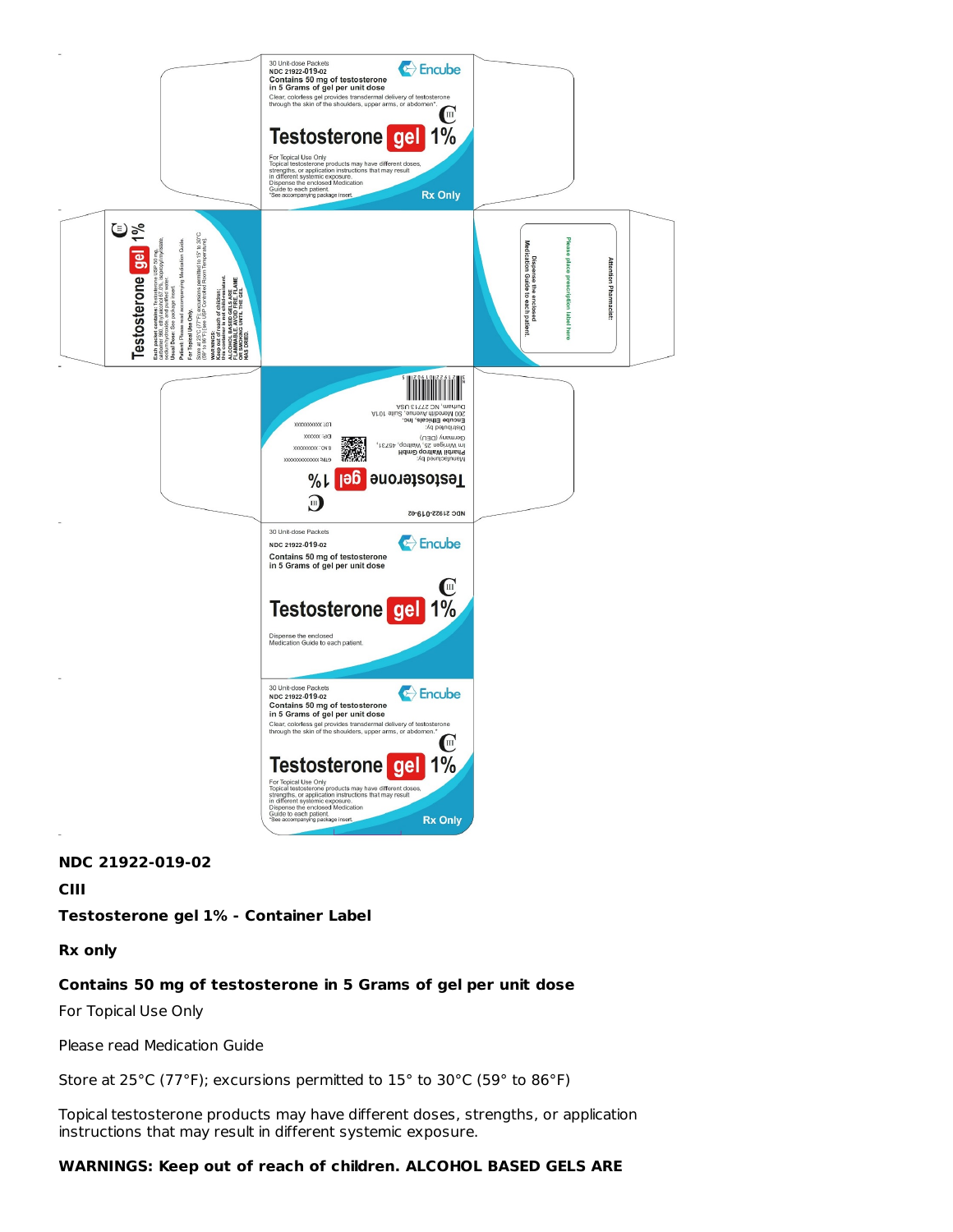### **FLAMMABLE. AVOID FIRE, FLAME OR SMOKING UNTIL GEL HAS DRIED.Pharbil**

**Waltrop GmbH**Im Wirrigen 25, Waltrop, 45731, Germany (DEU)

# Distributed by:

**Encube Ethicals, Inc.**200 Meredith Avenue, Suite 101A

Durham, NC 27713 USA



| <b>TESTOSTERONE GEL, 1%</b><br>testosterone gel, 1% gel |                                     |                                                                  |                           |                          |               |                              |  |
|---------------------------------------------------------|-------------------------------------|------------------------------------------------------------------|---------------------------|--------------------------|---------------|------------------------------|--|
|                                                         |                                     |                                                                  |                           |                          |               |                              |  |
| <b>Product Information</b>                              |                                     |                                                                  |                           |                          |               |                              |  |
| <b>Product Type</b>                                     |                                     | HUMAN PRESCRIPTION DRUG                                          | <b>Item Code (Source)</b> |                          | NDC:21922-019 |                              |  |
| <b>Route of Administration</b>                          |                                     | <b>TRANSDERMAL</b>                                               | <b>DEA Schedule</b>       |                          |               | CIII                         |  |
|                                                         |                                     |                                                                  |                           |                          |               |                              |  |
| <b>Active Ingredient/Active Moiety</b>                  |                                     |                                                                  |                           |                          |               |                              |  |
|                                                         |                                     | <b>Ingredient Name</b>                                           |                           | <b>Basis of Strength</b> |               | <b>Strength</b>              |  |
|                                                         |                                     | TESTOSTERONE (UNII: 3XMK78S470) (TESTOSTERONE - UNII:3XMK78S470) |                           | <b>TESTOSTERONE</b>      |               | $10$ mg in $1$ q             |  |
| <b>Inactive Ingredients</b>                             |                                     |                                                                  |                           |                          |               |                              |  |
| <b>Strength</b><br><b>Ingredient Name</b>               |                                     |                                                                  |                           |                          |               |                              |  |
| <b>CARBOMER HOMOPOLYMER TYPE C (UNII: 4093RCW27E)</b>   |                                     |                                                                  |                           |                          |               |                              |  |
| ALCOHOL (UNII: 3K9958V90M)                              |                                     |                                                                  |                           |                          |               |                              |  |
| <b>ISOPROPYL MYRISTATE (UNII: ORE8K4LNJS)</b>           |                                     |                                                                  |                           |                          |               |                              |  |
| <b>WATER (UNII: 059QF0KO0R)</b>                         |                                     |                                                                  |                           |                          |               |                              |  |
|                                                         | SODIUM HYDROXIDE (UNII: 55X04QC32I) |                                                                  |                           |                          |               |                              |  |
|                                                         |                                     |                                                                  |                           |                          |               |                              |  |
| <b>Packaging</b>                                        |                                     |                                                                  |                           |                          |               |                              |  |
| <b>Item Code</b><br>#                                   |                                     | <b>Marketing Start</b><br><b>Package Description</b><br>Date     |                           |                          |               | <b>Marketing End</b><br>Date |  |
| NDC:21922-019-<br>$\mathbf{1}$<br>02                    | 30 in 1 CARTON<br>11/19/2021        |                                                                  |                           |                          |               |                              |  |
| 5 g in 1 PACKET; Type 0: Not a Combination              |                                     |                                                                  |                           |                          |               |                              |  |